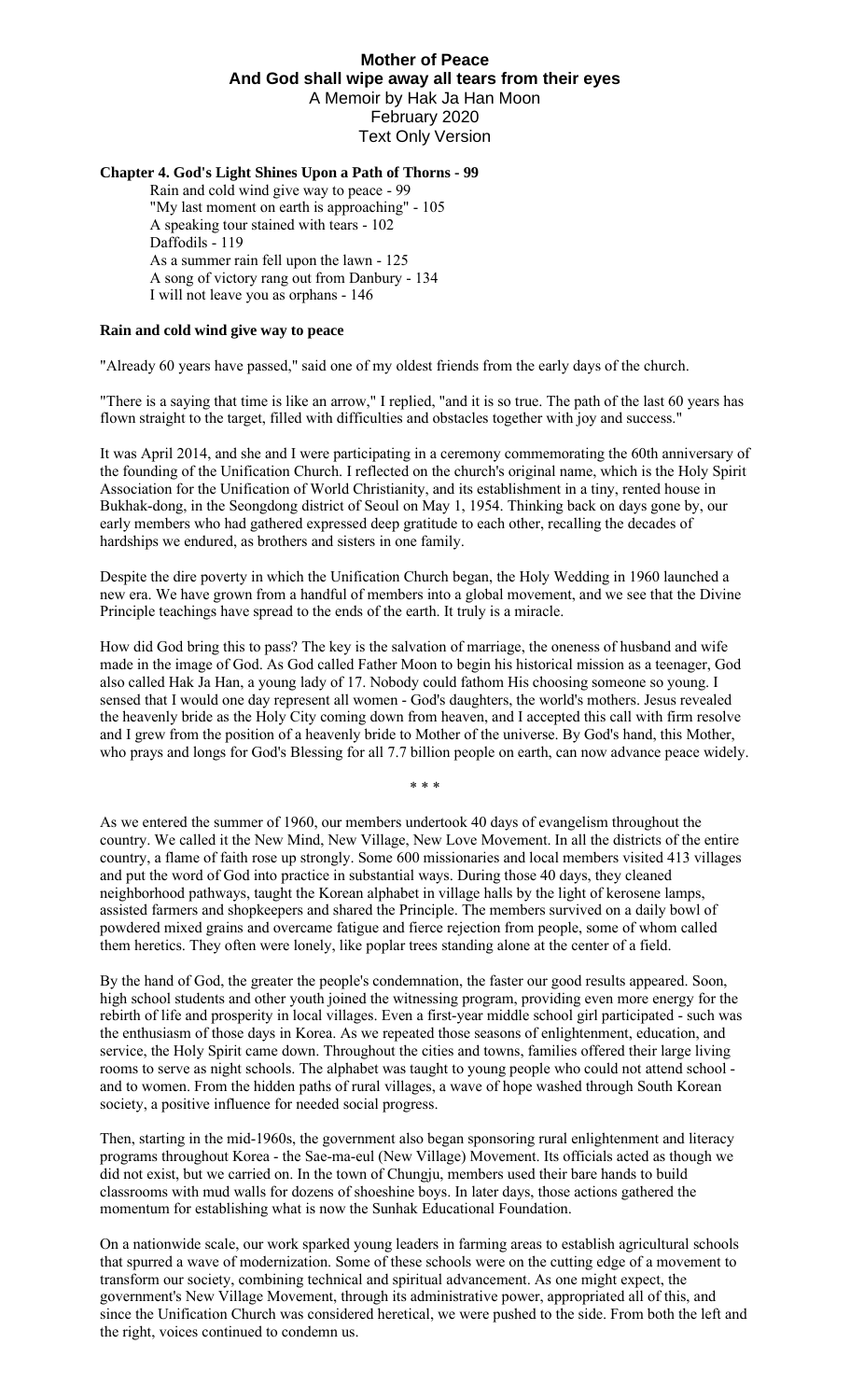As one might imagine, our church leaders and missionaries experienced many difficult days. With no financial support, they felt fortunate to have even one meal a day; three full meals a day was unheard of. Sometimes, out of concern for the missionaries, middle school students secretly left the lunch boxes that their mothers had prepared for them in front of our missionaries' doors. When the missionaries thought of the students sacrificing their lunches, and were faced with the idea of eating a lunch box that a student had given them, they were inexpressibly miserable. However, their responsibility was to convey the new understanding of truth, and they resolved to honor the sacrifices that had been made to help them.

My husband and I did not just send missionaries to their areas; we visited our local churches throughout the country several times a year. We would bring with us food, clothing and supplies we had gathered. There was never enough, as there were many other service projects and activities to support, but we brought all that we could. When we walked into view, hand in hand, the missionaries in the pioneering areas would greet us in tears. We would uplift and encourage our members and talk together, without realizing we had stayed up all night.

Our members who worked on American military bases would sometimes bring chocolate, bananas or cookies to church. I would put these gifts in a wardrobe or on a shelf and would wrap them and give them to the missionaries when we went out. One missionary sister burst into tears when she received the wrapped bundle. A few months later, she returned for a visit, held my hand tightly and said, "I brought that package to my pioneering area and ate it together with our members. Your encouragement gave us power when we conveyed the words of the Principle." Such words always gave me great joy.

The pioneer centers were hardly what one would call churches. They usually consisted of a single room, and our missionaries often were too poor even to put up a sign. Anyone who entered would immediately wonder if it was really a church. On the one hand the impoverished appearance saddened my heart, but on the other hand, I felt proud of our members and comforted them. "Our church's downtrodden circumstances may seem miserable to ordinary people," I would say softly, "but in the future, we will hoist a flag of victory and receive the love of people the world over."

That is why wherever we went, we were not ashamed. No matter who we met, we were confident. We tried to register our church with the government, and we were rejected several times, as a torrent of opposition flowed from established churches, who sent petitions of protest about us to government officials. Finally, in May 1963 the Korean government registered our organization legally as the Holy Spirit Association for the Unification of World Christianity.

\* \* \*

In 1975 we held mission conferences in Japan, the United States and Germany, from which we selected young missionaries and dispatched them to some 95 new nations in addition to the more than 30 already with active missions. There were many reasons to delay or slow down our evangelical outreach, but we could feel God's urgency and pressed forward. I recall my husband's words, shared late one evening: "There will always be reasons that we cannot send them. But if we do not send them now, we will never send them. There will never be a moment without difficulties. Let us make a firm decision when things seem the most difficult."

That 1975 cohort of faithful men and women represented not one nation, but three: Japan, the United States, and Germany, countries that were enemies during the Second World War. We sent them in groups of three, one Japanese, one American and one German or Austrian. Their unity with each other was the foundation for outreach and service that bore great fruit over the decades.

Unlike many Christian missionaries sent out from the United States and Europe, our international missionaries did not receive continuous financial support from the sending church. They left with enough money to survive for a few weeks, a suitcase of clothes and a Divine Principle book. Instead of living in nice buildings or homes, they stayed in tiny rooms or huts. They had to improvise mission plans and work together despite having different cultural backgrounds and speaking different languages. Faced with so many unknowns, those who were leaving and those who were sending both had to maintain a brave face, knowing each missionary was stepping into an unpredictable future.

Our missionaries committed to a five-year tenure, but more than a few who went to Africa and the Middle East remained for 20 years and more. Once or twice a year, if they could, they would attend a world mission conference at our East Garden facility in New York.

One young missionary arriving at one such conference burst into tears upon seeing my husband and me. It was her first time meeting us. Hearts that wanted to weep in joy and sadness … how could there be anything but that? The person who wanted to weep the most was me, but I knew if I did so, the happy occasion would turn into an ocean of tears. Therefore, with the heart of a strong mother, I embraced that young woman instead.

The next day, I took all the missionaries out and bought them blouses and scarves or dress shirts and neckties. "This looks good on you," I would say to each of them, adding, "You have worked very hard."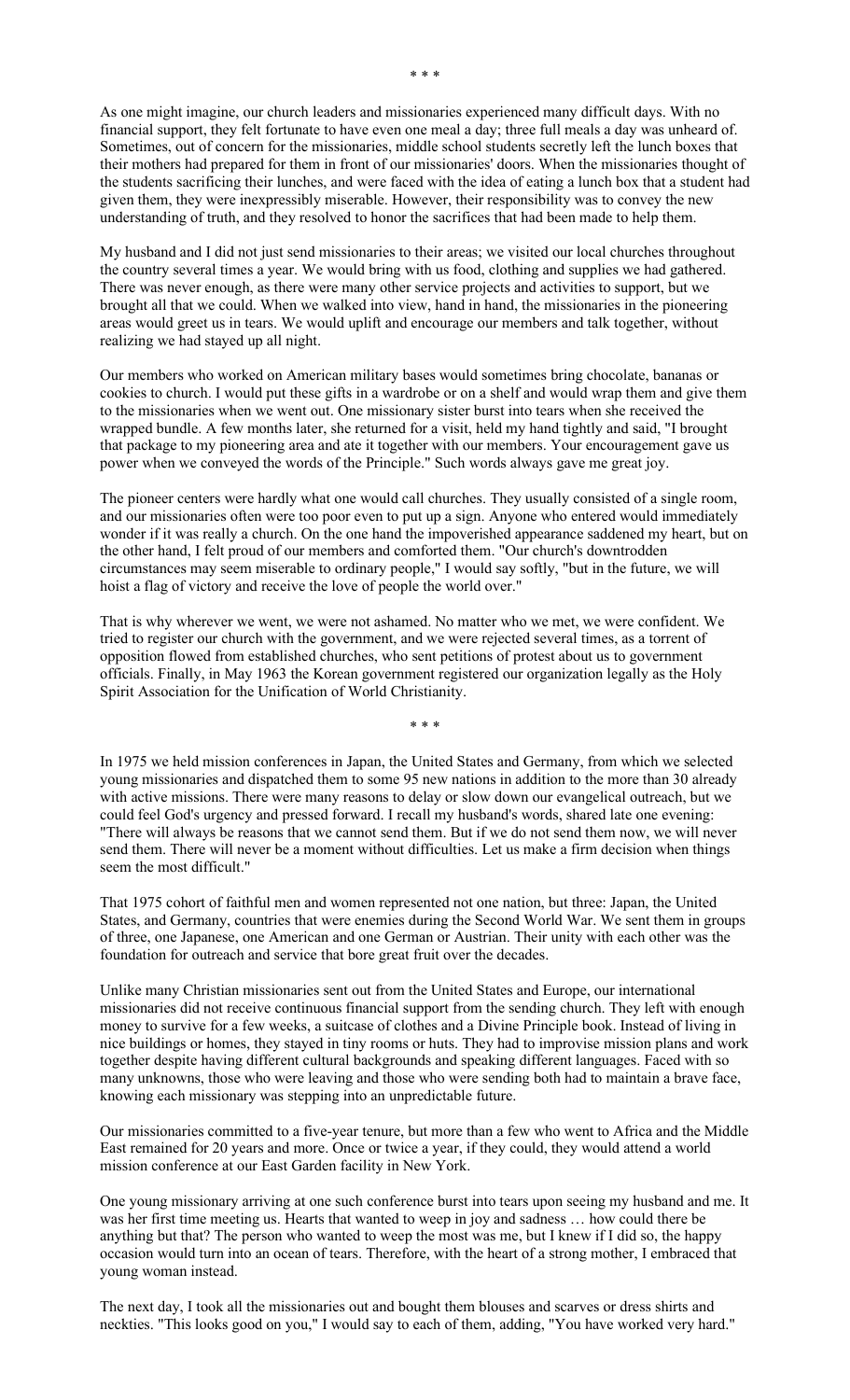But together with my sincere consolation, I would ask them to be strong and press harder: "If you sacrifice a little more on the way of the will, a peaceful world will come about in our time."

Near the close of these conferences, the missionaries would pledge their new resolve in front of God's will and depart again to the front line of His dispensation. My heart of loving admiration for our leaders and tribal messiahs who have left their homeland for the sake of humanity remains unchanged to this day.

\* \* \*

Whenever we sent missionaries to unfamiliar lands, my husband and I held onto Heaven and prayed earnestly for each one of them. In the 1970s and 1980s, the Unification Movement faced intense opposition the world over. An unknown party even sent a bomb threat to our church's Belvedere Training Center in Tarrytown, New York. But the opposition was particularly intense in communist bloc countries due to our public speeches, rallies and educational programs to defeat Marxism-Leninism. We especially prayed for our missionaries who went into communist countries, as we knew there was the possibility of martyrdom. To our sorrow, that concern became a reality.

In these "Iron Curtain" countries, surveillance, deportation, shadowing and terror were our missionaries' everyday experiences. In 1973 in Czechoslovakia, the police arrested most of the core members. Almost 30 young people received prison sentences of up to nearly five years; others were released but endured ongoing repression. In 1976 in France, unidentified assailants bombed our Villa Aublet Church in Paris, injuring two members. Our French members marched from the Eiffel Tower to the Trocadéro calling for religious liberty and winning the sympathy of many. Finally, when it was revealed that communists were involved in the bombing, prominent leaders, including US congressional members, publicly condemned the attack on religion.

Even worse tragedies occurred. In the flower of her youth, at the age of 24, Marie Živná, one of the most faithful members in Czechoslovakia, died in a cold Bratislava jail cell. In December 1980, in Tanzania, Japanese missionary Masaki Sasamoto was shot and killed, also giving his life as a martyr. Numerous missionaries in the United States and other countries lost their lives while on fundraising drives or in the course of outreach activities.

Despite such tragedies, the missionaries continued their work. In the 1980s, European missionaries working strategically behind the Iron Curtain called their project, "Mission Butterfly." The Butterfly missionaries cautiously witnessed despite the constant danger of being tracked by the secret police and arrested, forced to leave the country, or worse.

In 1987, my husband and I quietly gathered the Butterfly missionaries at our East Garden residence. We listened to their moving stories late into the night. There was no stopping the flow of tears. The missionaries shared, from deep within their hearts, stories that they had been unable to tell even their parents or brothers and sisters. Hearing their stories, we felt deeply concerned about their harsh circumstances.

Because these missionaries were viewed as enemies of the state, staying in their mission country was filled with risks, but this only intensified their prayers and faith in God. As one missionary said to us, "I don't know when or where I will run into some kind of danger. I only know that my life is being directly supervised through God's revelation. If there is a dangerous situation, God appears in my dream and guides me along the path I should go."

As they departed to their posts, putting our short meeting behind, I hugged them one by one and sent them off, waving until they were out of sight. Thinking that these young, pure-hearted missionaries were acting out of their deepest passion for God and True Parents, bound for lands more brutal than battlefields, without as much as a promise as to when we would meet again, my heart ached and my eyes blurred with tears.

\* \* \*

That our missionaries were persecuted for nothing other than faith in the True Parents was truly a sorrowful reality of history, and their determination to advance was truly a glory of history. Chosen members went to every corner of the globe. Despite suffering and danger, they leapt into many kinds of work: organizing service projects, establishing schools, providing vocational training, cultivating the wilderness, building factories, houses and communities - and raising the necessary funds by their own wits and Heaven's assistance.

Each time I saw missionaries off to cross unfamiliar seas and continents, the limitation of what I could give them pained me. I encouraged them by saying that when our dreams are realized, God will give us all the greatest of blessings. Seeing how those words strengthened their resolve, I realized that spiritual encouragement was stronger support than any physical provisions.

In the early stages of the movement, our members were the most pitiful of people: chased and cornered, thrown out of their houses on snowy nights, praying in tears against the outer walls of their own home. Deported from unfamiliar lands, jailed, shot at and even killed while out fundraising, they had to find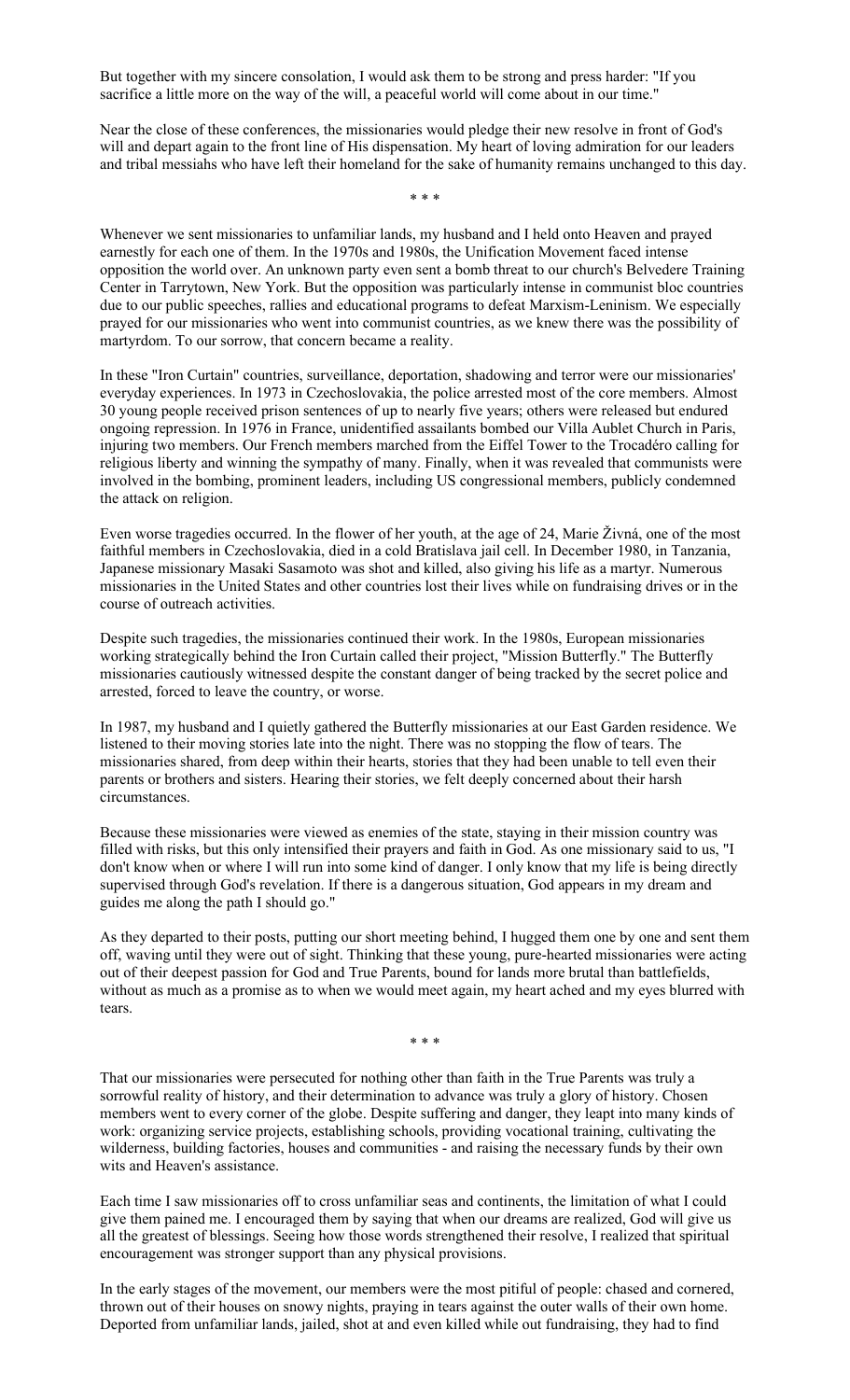their way in the desert with nothing but starlight in the night sky to guide them; these faithful souls pushed their way through dark forests alone to share God's word. Holding our sorrows deep inside, we kept our faith and disseminated our beliefs. Today the Family Federation for World Peace and Unification serves in more than 190 nations, and this activism for peace and true family life grew from the seeds of our missionaries' sacrificial love.

## **A speaking tour stained with tears**

"Mom, you're packing your suitcase again?" I didn't answer my third daughter, Un-jin, right away. My eldest daughter, Ye-jin, who was beside me and had been silently helping me pack, asked, "Mother, where are you going this time?"

That is the first thing my children would ask when they saw me take out a suitcase and start packing. Children wish for their mother to always be near them, playing with them, embracing them. However, bound by church activities, meeting with people and taking frequent trips, I was away from my children more than I was with them. Taking out my suitcase to pack my things signaled to my children that I was at the beginning of another mission far from home.

Although traveling can be enjoyable, when it is a mission, challenges set in from the moment you leave. Even if you stay in a palace, your heart is not at ease, as it is not your home. Furthermore, if you are entrusted with a public mission, each step you take is laden with heavy responsibility.

For a decade after the Holy Wedding in 1960, I was rarely at home, so I was rarely comfortable. I went around the entire country, one day visiting a small village near the demarcation line with North Korea, another day journeying to a remote island village, taking part in events and sharing time with members. My heart was not able to relax for even a single day.

In 1969, crossing the ocean to Japan marked the beginning of my life of international tours. I had a demanding schedule, and as I arrived in each new city, I treated each new land as my own and the people in each country as my brothers and sisters. Nonetheless, I would find time to buy postcards, and at the end of the day, though it was often past midnight, I would write letters to my children, who were wishing I were at home. Here is one of them.

### *Dear Hyo-jin,*

*I miss you and want to see you. My son, whom I always call to and think of and run to and hug, my good, cute, precious, beloved son, whom I never want to let go of, I miss you.*

*So, Hyo-jin, though we are separated for a while, you are one of Heaven's happy sons.*

*Our filial son, Hyo-jin! Our goodhearted and wise Hyo-jin, I love you. I know you will become a filial son of heaven, a filial son of earth and a filial son of the universe; you will become a good example of a filial child.*

*Both Appa and Omma feel so sad that we are too busy following the will and have such little time to spend with you. Yet we feel so proud and secure because of you. Hyo-jin, you are different from other children. Even though you run around with your friends, you must remember your origin is God, and not damage His dignity.*

*Appa and Omma are always proud of you. When we see you in the near future, can you surprise your Appa and Omma a lot? Appa and Omma have a great dream for you. Omma is waiting and always praying for that.*

#### *Stay healthy. Goodbye.*

The fact that I could not spend much quality time with my children due to my various public responsibilities always weighed on my mind. Despite this, my children were very mature for their age and grew up well. Once my eldest son Hyo-jin was interviewed by a newspaper reporter.

"What do you respect most about your mother?" Hyo-jin answered without hesitation.

"I admire my mother's love and perseverance in embracing my father and making him happy. All mothers in the world are great, but my mother especially absolutely trusts and encourages us. I'm always deeply moved by how she does that. It's really amazing that she gave birth to 14 children even though she's always so busy with global affairs."

Even on the hottest of summer days, I will not get into a cold swimming pool. It's because, as I mentioned, I gave birth to many children, four of them through cesarean sections. When I was giving birth to our sixth son, Young-jin, I was in danger because his head was so large. My husband was in Europe, and I was told it would be dangerous for both mother and baby if we did not act within 30 minutes, so I had no choice but to undergo a cesarean section. Once you've had a cesarean section it becomes difficult to give birth naturally. That being so, I prayed with a desperate heart. During that prayer, the scene of Jesus' crucifixion came to me. I managed the pain with the resolution that, through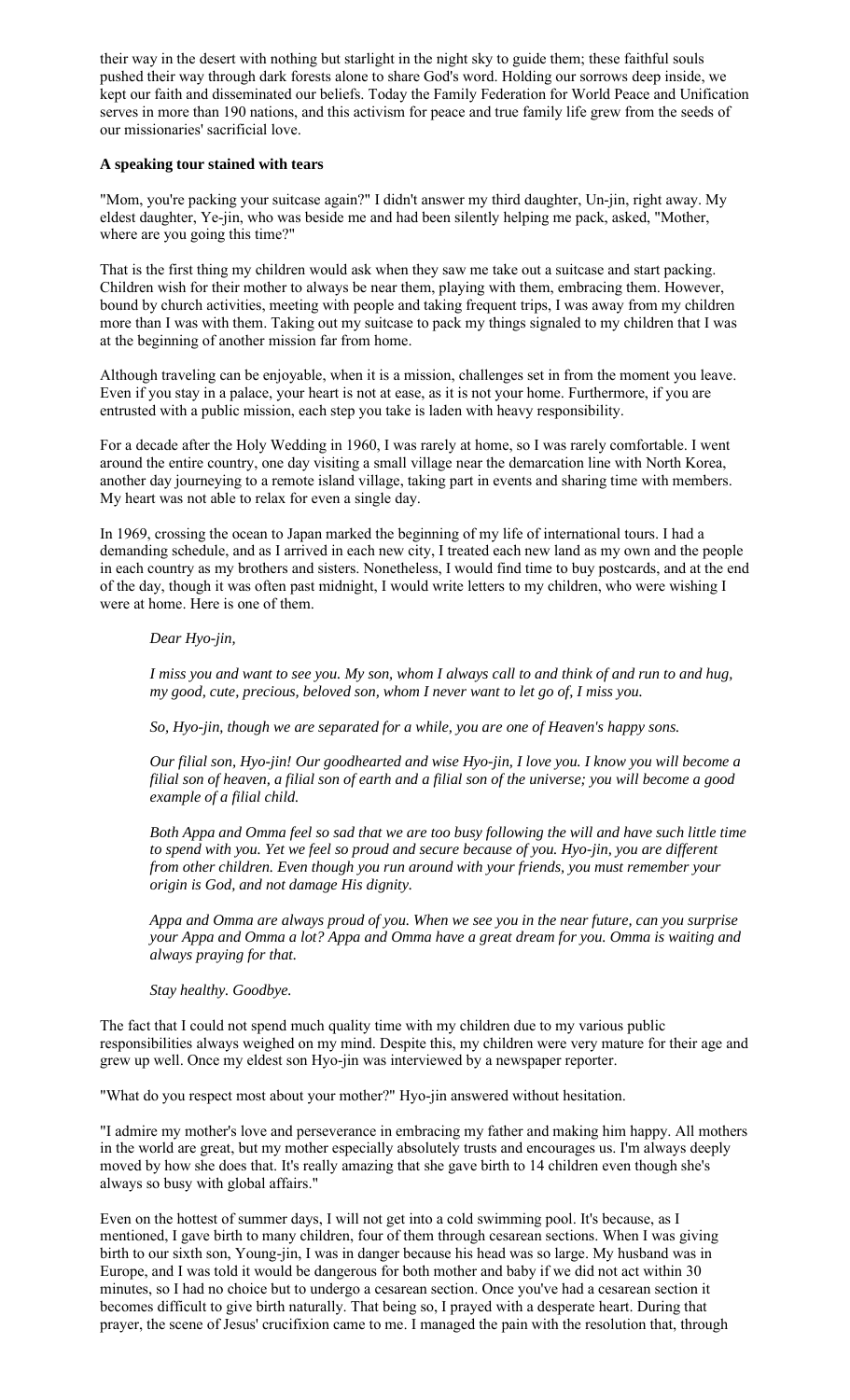the birth of new life, I would overcome the force of death that surrounded Jesus on Calvary.

As it is for all women, my giving birth to a new life was an experience of heaven and hell. I did not find it easy to have four C-sections, yet each time I gave birth I was ready to die for the sake of God and for the sake of a new life.

\* \* \*

In the same way that our house grew lively as we filled it with children, our churches kept springing up in cities and villages, filled with new members. From the outset, however, our goal was not to have the biggest church in Korea. Our goal was to bring salvation to the world, as a true church that would wipe away all of humanity's tears. To accomplish that goal, I went on multiple world tours following the first one in 1969. From the early 90s, I was the keynote speaker. I gave more speeches at more rallies, events, gatherings and seminars that I can count. My footprints are found in almost every corner of the globe, ranging from unfamiliar metropolises to small primitive villages, from deserts scorched by the burning sun to thick jungles and breathtaking highlands. At each place, marginalized peoples, helpless women, children and minority groups were waiting for me. And I anxiously looked forward to seeing them.

I knew I could offer them peace of mind and that every step I took advanced the cause of peace. Knowing this enabled me to return to a room in a different hotel every night, and resume the work at dawn the following day. It was typical for me to enter such a room in an unfamiliar city and sleep in a chair for a few hours, or to close my eyes while leaning back in a waiting room at an airport. Sometimes I came and went from a city without opening my suitcase. My mind was on meeting the people who were waiting for me.

When I spoke in a communist nation for the first time, I sensed the presence of spirit persons outnumbering the living people who received me. While the region was embroiled in war, I went to Croatia. The moment I entered my hotel room, I knew that there were souls that had undergone unjust and miserable deaths, waiting for liberation. To liberate them, I did an all-night prayer vigil.

When I go to Africa, I take antimalarial medication. Once, an incorrect prescription caused me to suffer severe side effects, and I caught malaria, experiencing pain and a high fever. My hectic tour schedule left me no time for treatment. Somehow, along the way, the malaria disappeared.

In the autumn of 1996, I went to Bolivia, where I had an experience I cannot forget. The capital, La Paz, is the highest major city in the world, at an altitude of almost 4,000 meters. Non-natives inevitably suffer from altitude sickness. Scheduled to speak for nearly an hour, I had an oxygen tank beside me at the podium. To make matters worse, the podium started to tip over every time I leaned on it slightly. The only solution was to have a strong young member hold the podium steady while I spoke. People were concerned, but I smiled throughout the speech. I felt nauseous and had a throbbing headache and my legs were trembling but I ignored it all. Under such circumstances, on the verge of collapsing, I kept a stiff upper lip and carried on. The audience was impressed, and people complimented me for my presentation. A local dignitary said, "She really is a person sent by God."

The event was a tremendous success, and at the victory celebration that evening, I warmly held the hands of each participating member individually. Even though I was exhausted, I maintained a high spirit for the sake of the precious guests, VIPs and members who had come from far away to meet me. It turned into a joyous occasion as we encouraged each other. When I returned home, my husband, who listened to all my speeches by phone or, later, through the internet, patted me on the back and expressed his appreciation. "Where else could you get such a blessing," he said, "having such success at a place that is 4,000 meters closer to heaven?"

\* \* \*

Besides bringing the word of God, during my tours I conducted ceremonies to liberate the spirits of those whose lives had been sacrificed. The True Parents' victory upon the earth has opened the gates of resurrection in the spirit world. The members in Austria, in the spring of 2018, carried out such a ceremony. If you follow the Danube River west from Vienna for about two hours, you come to the village of Mauthausen. Amid its beautiful scenery is a visitors' center in front of a depressing and sinister-looking building. That building with its towering walls of thick, gray brick brings on tears of bitter grief, for during the Second World War it was a concentration camp. There, the Nazis incarcerated Jews and many others. Many of the almost 200,000 people that passed through Mauthausen met miserable deaths.

What remains are not relics from 70 years ago. The true pain one feels there is that of the spirit persons who are stuck in that prison, trapped in their resentment. They can resurrect only after the True Parents of healing and hope can console them and alleviate their bitter resentment and sadness.

It happened like this: I had traveled to Vienna to hold the 2018 "Peace Starts With Me" Rally in the Wiener Stadthalle. The event was a great success. Dr. Werner Fasslabend, Austria's former defense minister and a great senior statesman, welcomed me to the podium, and more than 10,000 people heard my message of hope for the future and for a Europe that would live for the sake of others. I was especially encouraged by the bright spirits of the young people who pledged themselves for peace. But the next morning at breakfast, some of our European leaders came to me with serious faces to present a special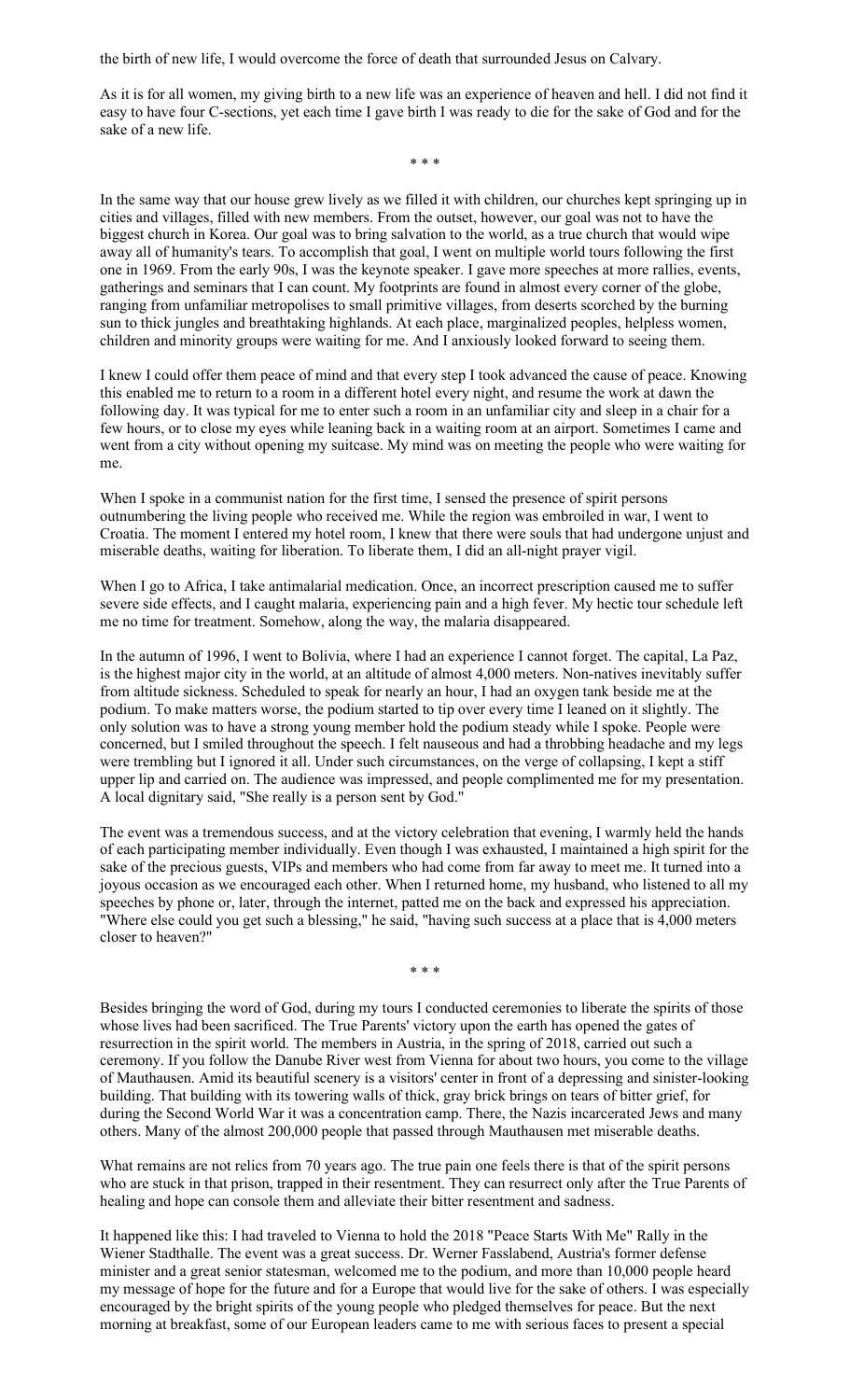request that I permit a ceremony of liberation at Mauthausen. They had heard about my liberation prayers offered for the victims of slavery on Gorée Island in Senegal, and urgently asked me to extend the same heavenly grace to the victims of Nazi persecution.

I sent special representatives to hold a liberation ceremony in Mauthausen. They presented lilies, which represent eternal love, and offered special prayers, opening the gate to alleviate the suffering of those tormented souls. They prayed that those people, now in the spirit world, could release their sadness and resentment and become absolute good spirits who would find their way to the realm of blessing and joy that God has prepared for us all.

It is important to build memorials and educate people about historical wrongs. Still, the higher priority is to release the bitter anguish and anger harbored by those who came before us and who suffered and died unjustly.

\* \* \*

Wherever I go, people who don't know me grasp both my hands tightly, not wanting to let go. Their sorrow upon my departure is deeply engraved in my heart. Many people want to see me, and after we spend time together, they feel an emptiness when I'm gone. This is because we are bound by Heaven. Our original parents broke away from God's embrace 6,000 years ago. The only begotten Son and only begotten Daughter are reconnecting heaven, earth, and humankind and guiding people to live a true life. That is why some people are brought to tears when they meet God's only begotten Daughter.

I have traveled hundreds and thousands of kilometers over the decades to convey God's love. Although my journey has often been very difficult, I have always been happy. My words and footprints will never disappear. Each and every day they will multiply, bearing fruit that will nourish this world and beyond.

### **Daffodils**

"What does 'belvedere' mean?" I asked our first missionary to the United States. "In Italian," she answered, "it means 'beautiful scenery, a magnificent view.'" Dr. Young Oon Kim was a former professor, a Korean woman educated in Methodist theology in Canada who had joined our movement by the guidance of Jesus. Having mobilized American members to raise the necessary funds by selling candles, this devoted missionary prepared this training center for our international movement. Called Belvedere, it is a lovely estate on the Hudson River in Tarrytown, New York. I liked the name as it befits a place where people can deeply experience God's love in a serene environment.

Beginning in 1972, amid Belvedere's beautiful trees and expansive lawns, our American members and guests were taught the Principle through workshops ranging from a two-day weekend to 100 days. My husband gave sermons at 6:00 a.m. every Sunday as well. The training center would often be crowded with young people from all over the world who came to meet my husband and me.

In the early years I planted yellow daffodils at Belvedere and our nearby East Garden residence and conference center. Why daffodils? Daffodils are the harbingers of spring. As the first flowers to pierce through the frozen ground after withstanding the cold of winter, they herald the coming of warmth and new life. I am always amazed at this providence displayed by Mother Nature and by the strength of the sprouts that appear where snow still remains. Roses and lilies that bloom in spring or midsummer are beautiful, but I most appreciate the little daffodil, whose humble, unassuming bloom breaks the spell of the cold winter. Called to be the only begotten Daughter and True Mother, my path is to break through the icy grip of human sin and help bring God's blessing to the world. I often identify with this lovely flower.

\* \* \*

It was a joy to return to Belvedere for a special event in the summer of 2016. It was June 1 and the American members were commemorating the 40th anniversary of the God Bless America rally at Yankee Stadium. That 1976 rally was a monumental event for us. There, my husband proclaimed America's responsibility as the land God prepared to bring the unity of all races, nations and religions through its Christian spirit and foundation.

That God needed to call a Korean movement, the Unification Church of Sun Myung Moon and Hak Ja Han, to remind America of its destiny is somewhat ironic. Following God, we sought with all our might to awaken America, which had fallen into chaos and corruption. At that time, Father Moon and I were known only as the founders of an emerging religious movement from the East. I feel today, a half a century later, as I did then - desperate with the hope of giving birth to God's global peace kingdom.

With this heart, I felt so grateful to the families that gathered on that day at Belvedere to celebrate this 40th anniversary. It was a sea of daffodils. They were in their twenties in 1976, and now here they were, with their children and grandchildren. At one point, we sang, "You Are My Sunshine." It is a simple song but one that I will never forget, for to me, and to all gathered on that day, it has deep significance. I was overcome with emotion, silently meditating, reliving the memories that flooded through me.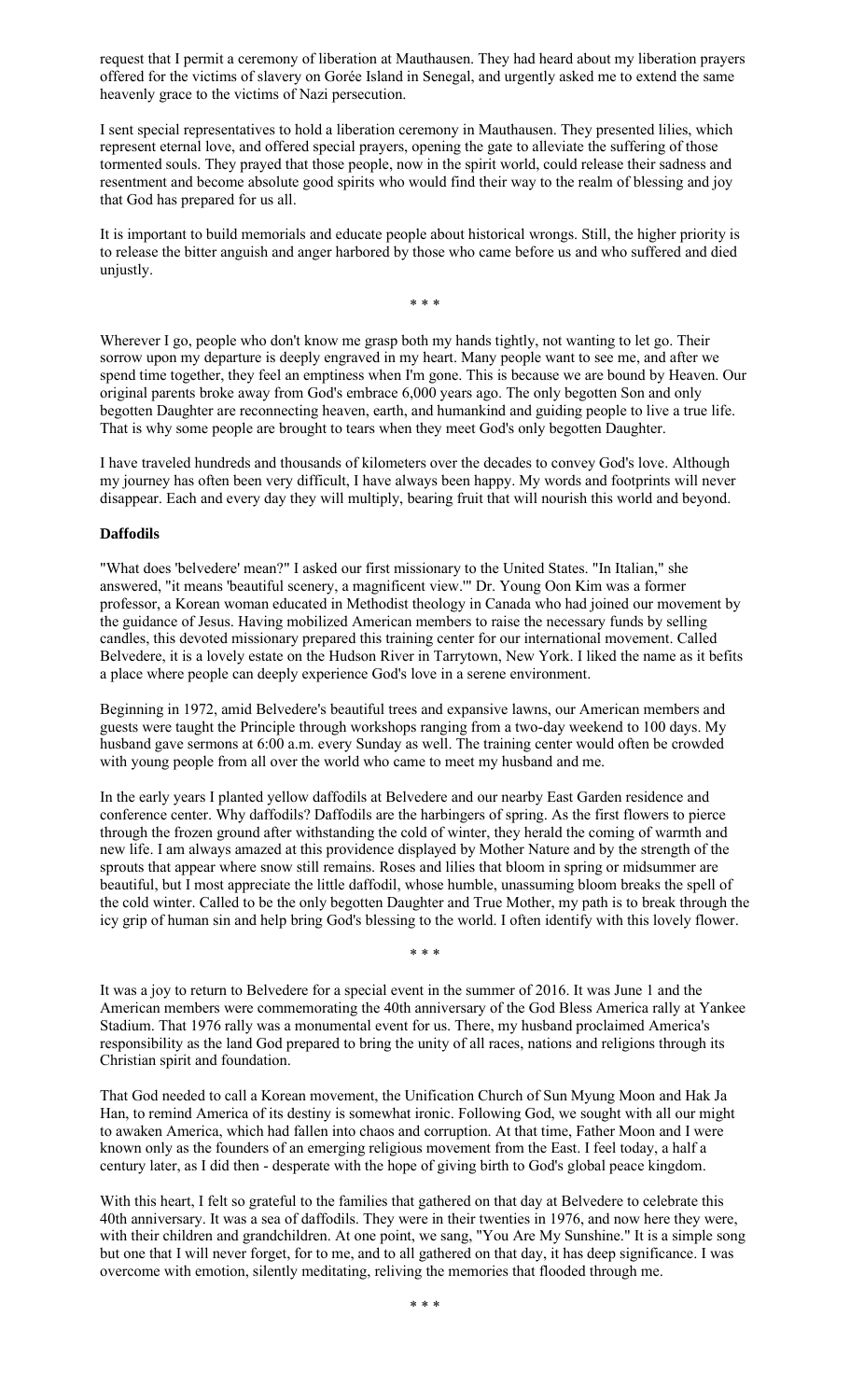The Puritan spirit of seeking God and religious liberty at all costs gave birth to the United States of America. Nonetheless, over time, America permitted a selfish and decadent culture to emerge and displace its original concern for God's will. Traditional Christianity lacked spiritual resources to prevent the rise of sexual immorality and materialism. Arriving here in December 1971, my husband and I, with our members, invested all our strength to resurrect the founding spirit of America and awaken Americans to their God-given responsibilities. God's dream is for all people in the world to live with gratitude in the peaceful, happy realm of God's love. To achieve this, we knew we had to stir up a revolutionary culture of heart. This was the impetus for our Yankee Stadium rally on June 1, 1976.

The year 1976 was the bicentennial of the founding of the United States. As Koreans, citizens of a republic that owed its existence in large part to the United States, we love America. Since 1972, my husband had been speaking emphatically throughout America, saying, "God sent me in the role of a doctor and as a firefighter to save America." We believed that America is a chosen nation, and we declared as our theme for the 1976 rally, "God Bless America." We raised our voices to shout that God needs America to overcome communism and restore family-centered morality.

Throughout April and May of 1976, our worldwide membership prayed for success at Yankee Stadium. Volunteers came to New York from across the United States, as well as from Japan and Europe, to invite people to attend. They reached out tirelessly and enthusiastically. We tried in those two months to awaken a sleeping giant, to revive the democratic world by countering the influence of communism and the culture of drugs and free sex that was destroying the moral fiber of America's young people. We considered the bicentennial a crossroads, an event that would signal whether or not we could change America's direction. Through our members' hard work, people from throughout the tri-state area and our supporters from other states and nations gathered.

And on that first day of June, others gathered as well. Just as in Korea, where from the right and left, Christians and communists united to accuse and attack, outside Yankee Stadium the demonstrators were yelling, screaming and heaping all kinds of ridicule upon us. The police couldn't handle it, so we sent many of our core members out of their seats inside to cordon off the crowds of opponents and allow the more than 50,000 people to enter peacefully.

As history records, however, the real drama of Yankee Stadium was not in the protests. The real drama was the weather. Even though the sky was clouding up, thousands of people were in their seats and more thousands were entering the stadium. The banners and signs, sound system and staging were all set up; the band and choir were in place. Suddenly a violent rainstorm swept in from Long Island Sound. Fierce winds blew, rain poured down, our God Bless America banners were torn off the outfield walls and our posters were soaked. The equipment onstage was blown around. The rain soaked the people as well; it was an indescribable mess. And outside the stadium, the crowd of opponents was yelling, screaming and heaping all kinds of ridicule upon us.

One would have wondered, was God truly with us? Was this all part of God's plan? Then one of our young American leaders jumped onto the top of the home team dugout, raised his arms like a conductor in front of an orchestra, and started singing at the top of his lungs, "You are my sunshine, my only sunshine. You make me happy when skies are gray."

It was like a signal flare. With one heart, everyone began to sing, "You are my sunshine, my only sunshine!" A magnificent chorus spread through the stadium and tears of joy mixed with the drops of rain flowing down everyone's faces. The summer squall, our opponents' criticism, and the scramble to protect the equipment - these had only bolstered our spirit. Even though we were soaked, no one sought shelter. Heaven was the shelter that united the people of all races, nations and religions that filled the stadium.

That singing was the condition of faith and unity that moved God. The skies over the stadium began to brighten. The darkness cast in both heaven and earth was lifted. Rays of sunshine appeared, and the festival, which seemed utterly demolished, was reborn. Our volunteers swept the stage, wiped off the media equipment and cleared the grounds of fallen signage. Now, with the sunshine warming everyone, the program began.

Before he went out to the stage, my husband said a prayer. Then he grabbed my hand and said, "Thanks to your sincere devotion and prayer, I am going on stage today." My husband's smile of gratitude was warmer than the sun that was shining through the clouds. I truly felt that we and our entire global family had pierced the darkness. From the borderline of death, we had resurrected into a bright future for heaven and earth. I brushed the cold raindrops from my face and gave him a hug of encouragement.

We had strong faith in God and in the salvation of the world, and we did not lose courage, because we were fully aware that God was with us. Compared to the hardships and oppression we faced in our homeland before coming to the United States, this was nothing. We transformed shouts of opposition into songs of glory. The pouring rain and gusts of wind blew away our signs but not our love.

As my husband took the stage, the audience greeted him with loud applause. "Who are the true Americans?" he asked. "True Americans are those who have a universal mind. True Americans are those who believe in the one family of humankind, transcendent of color and nationality as willed by God. True Americans are those who are proud of such international families, churches and nations consisting of all peoples." With faith and courage, the rally was a great success.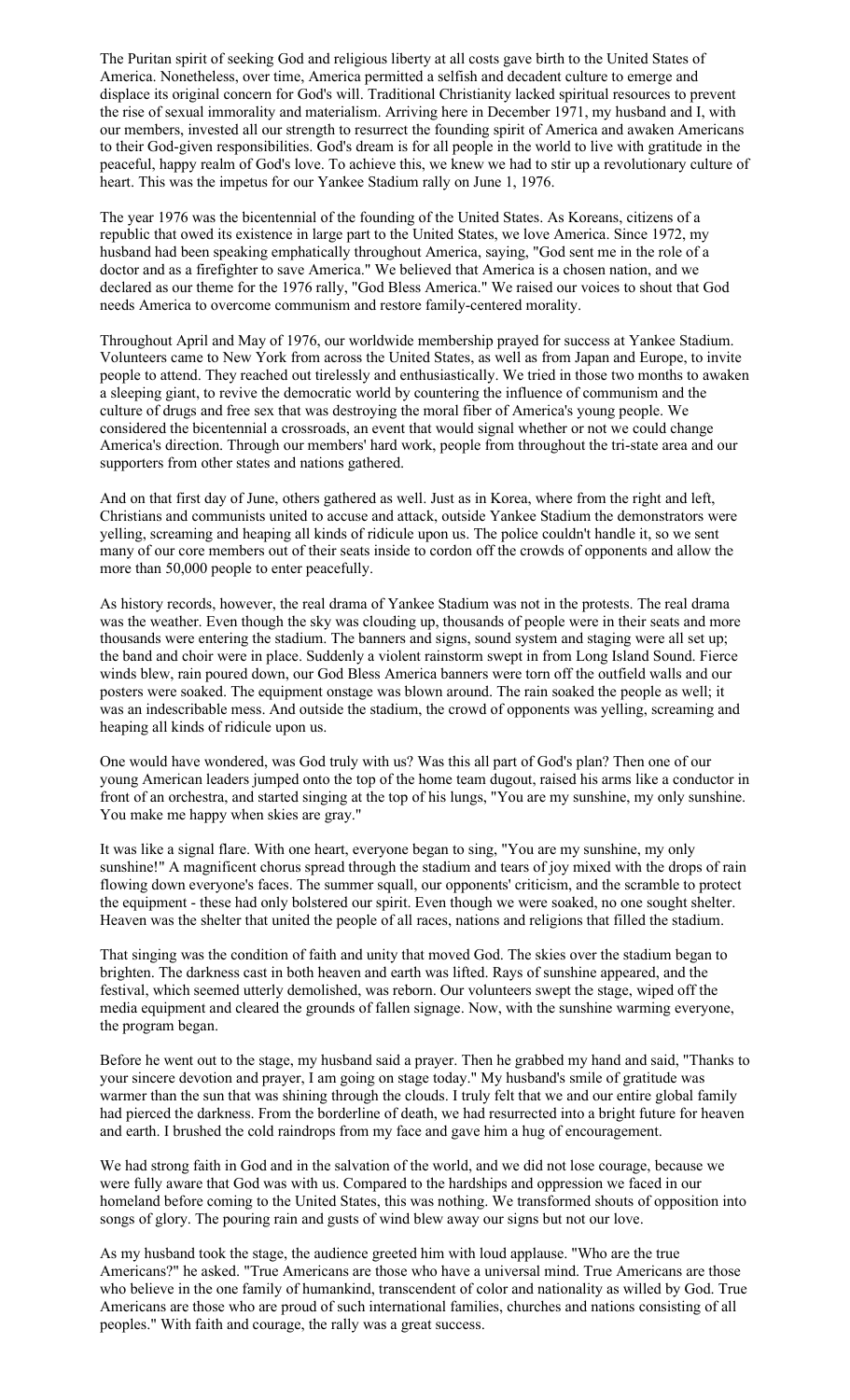It was 30 years later, in June of 2006, on our sprawling complex on Cheon Pyeong Lake in the Republic of Korea, that our movement opened its global capital, the Cheon Jeong Palace. In its gardens, I did not plant roses or lilies. I planted daffodils. And early each spring, as I see the yellow flowers peeking out from under the melting winter snow, I'm gently reminded of the Yankee Stadium event.

Daffodils, which overcome the wind and snow, are a signal for the advent of new life. Their bright little petals, the color of sunlight, are the first sign that spring has finally come. They will always be here, in a special place in my heart. To me, they symbolize the beauty and peace that is blossoming worldwide in our movement. They are seemingly small, but within them is a surge of new life that leads us to forget that there ever was a winter.

#### **As a summer rain fell upon the lawn**

In his 1991 novel, Mao II, an American writer, Don DeLillo, described the Unification movement's mass weddings as opening the path forward for humanity. Interestingly, he depicted our 1982 Blessing Ceremony at Madison Square Garden as having taken place at Yankee Stadium. Mr. DeLillo in any case described a oneness and harmony among thousands of young couples devoting their marriage and family to God, and observed, "We all are Moonies, or should be."

Back then, we were known, often not affectionately, as "the Moonies." The name was a creation of the media. We were new and exciting. Regardless of the name, Mr. DeLillo grasped something profound. I'm sure millions of Americans had similar intuitions. Everyone indeed should - and will someday participate in the Blessing of marriage for world peace.

When my husband and I arrived in the United States in December of 1971, five years before the Yankee Stadium Rally, we saw a world adrift on a chartless ocean with no compass. The threat of communism was growing and Christianity was losing strength. Christian theologians even came up with justifications for communism. Young people wandered about, having no purpose or goals, seduced by sexual temptation and the false freedom advertised by the birth control pill. The United States, founded in the blood and sweat of people of faith who had crossed the Atlantic, risking their lives in pursuit of religious freedom, was breaking its covenant with God.

From the moment of our arrival in America, we rushed forward infused with heavenly energy. Increasing numbers of young people in the United States and the Western world were drawn to our idealistic teachings. We shared our hearts with the members about the challenges the world was facing and the responsibilities that, together with them, we wished to fulfill. "The democratic world is facing an urgent crisis due to the threat of communism," we explained, "We must invest everything in order to overcome this."

Within two months of our arrival, my husband and I conducted a speaking tour of seven cities, mobilizing members in New York, Philadelphia, Baltimore, Washington D.C., Los Angeles, San Francisco and Berkeley. It was difficult at first, but by the time we reached California, we had overflow audiences for our three nights of talks. In those cities, some among the young people who attended our speaking events committed themselves to our cause. By early 1973 we had several bus teams covering the country and a house center in most states. From these groups, reinforced by energetic leaders and members from Japan and Europe, including the Korean Folk Ballet, we formed the One World Crusade and a choir, the New Hope Singers International. We loved their fiery passion and desire to enlighten the world.

Through my husband's energy, in 1972, the year after arriving in the United States, we set in motion so many projects. We convened the first meeting of the International Conference on the Unity of the Sciences, at New York City's Waldorf Astoria Hotel. We established the American branch of the Professors World Peace Academy and strengthened the already-existing Freedom Leadership Foundation, dedicated to the victory over communism. At Belvedere, we taught hundreds of young members to live according to God's word, and in the fall of 1973, with our mobile teams and local centers fully functioning, we conducted a second national speaking tour, this time of 21 cities. In each city, we hosted a banquet for social leaders and clergy, where numerous mayors presented us with keys to their city. We then held three nights of public talks on God, America and the future of Christianity.

At that time, a crisis arose in America. In 1972, Richard Nixon had been elected to a second term as president by an overwhelming majority, but one year later, popular sentiment had turned against him. The media and Mr. Nixon's political opponents were demanding that he resign from office over the Watergate affair. His supposed allies had no power to defend him. Even Christian leaders drew back and kept silent.

It was my husband who spoke out. Our movement published "America in Crisis: Answer to Watergate: Forgive, Love, Unite" in 21 leading newspapers. This was not about forgiving President Nixon alone, Father said, but about forgiving, loving and uniting as a nation for the sake of the world.

Mr. Nixon's commitment was to win the Vietnam War and keep communism out of southeast Asia. In opposition, communist affiliates confused the American public, mounting demonstrations against him on college campuses and even on the National Mall. Seeking to awaken reverence for God and ignite a fire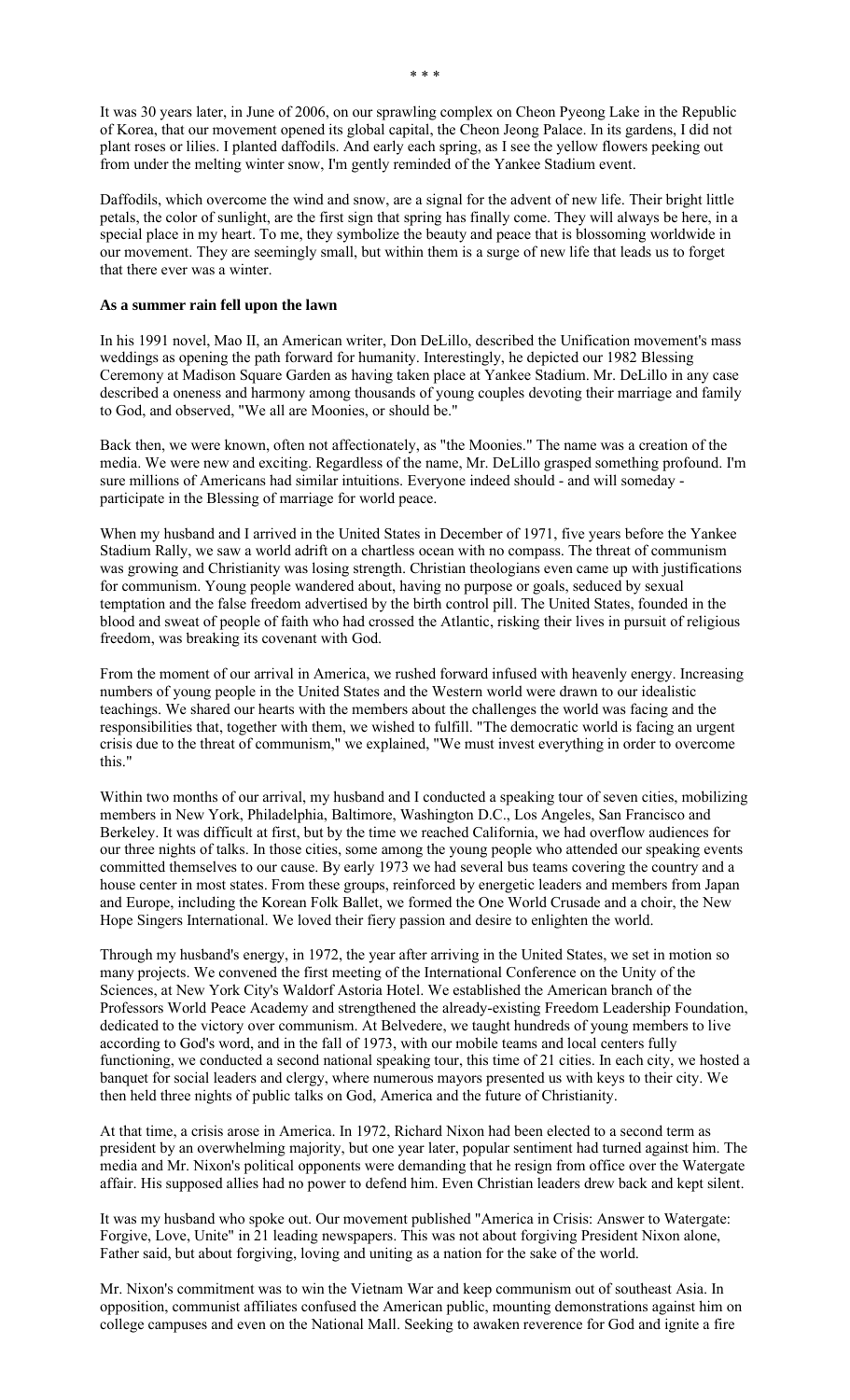among Americans thirsting for righteousness, our members began demonstrating for God and the dignity of the American presidency. We gained media attention and the president himself took notice.

Early in 1974, President Nixon sent us an invitation to meet him in the White House. Mr. Nixon was anxious, aware of the likelihood of impeachment. As members covered the White House in prayer, my husband counseled him to stand strong, confess any wrongdoing and call for national prayer, unity and renewal.

On the heels of our meeting with the president, we went out again, this time to speak in 32 cities, completing our coverage of all 50 states, including Alaska and Hawaii. At first, most Americans were perplexed to hear about a Christian leader from the East. But to know us is to love us, and wherever we went, people were touched and took something valuable from our message. Public interest increased by the day, and with it came controversy.

The final tour of that era, this one of eight cities, began that September 18 at New York City's Madison Square Garden, with a speech entitled, "The New Future of Christianity." It was the first really large venue the Unification Church had sought to fill, and the event had an amazing impact. More than 30,000 people packed the Garden, while another 20,000 had to be turned away.

Without a moment's rest, we held even more rallies that impacted the world. Our confidence to fill large arenas led to greater gratitude to God, our Heavenly Parent, and to our members who were, and are, devoted to Heaven's principle and providence. In the midst of this, in Korea, we displayed the power of the Victory Over Communism (VOC) movement at a rally of 1.2 million on Yoido Island in Seoul. This led to a nationwide movement aimed at the reunification of North and South Korea in the 1980s. The VOC teaching spread beyond Japan and Asia. Through the Confederation of Associations for the Unity of the Societies of the Americas (CAUSA), leaders in the Western Hemisphere, including national leaders in Latin America and 70,000 members of the clergy, attended the CAUSA workshops.

\* \* \*

The Yankee Stadium Festival, on June 1, 1976, was the first half of the God Bless America Festival, held to honor the bicentennial year of the United States' founding. With its success, we decided not to wait, but to hold a rally in Washington, D.C., at the Washington Monument, in September, just three months later. Not surprisingly, members of the US government with less-than-noble motives worked with narrowminded religious leaders and "anti-cult" groups that preyed upon members' parents to launch an all-out attack on us. Always on the lookout for a controversy, the media built its audience by articles and news reports disparaging and criticizing us.

Arrayed against us at the Yankee Stadium and Washington Monument events were more than 30 opposition groups, including the US Communist Party. Nonetheless, without a trace of fear or the remotest consideration about pulling back, my husband and I set aside our personal safety and dedicated our lives to the future of the United States. We invested all we had to wake up the American churches and people to the reality of God, the truth of the Bible and the supreme importance of God-centered marriage and family life, beyond race, nation and religion. Declaring this message on the vast expanse of the National Mall was our goal, and nothing could change that.

After a good deal of back and forth, 40 days before the rally, the government granted the permit to hold our assembly on the National Mall. Now the die was cast. I felt as if I were entering a waterless desert with an oasis 40 days away. On the emotional level, that 40 days seemed as if it were more than 40 years.

Wherever I went, whatever I did, whoever I was with, I could think only about the rally. I was so absorbed in it that I would confuse breakfast with dinner, dinner with breakfast, and miss lunch altogether. I think that I was not the only one.

The rally was neither being held to promote the Unification Church nor to publicize the names of Sun Myung Moon and Hak Ja Han, quite the opposite. We sacrificed so much internally and externally to bring it about. We were informed that there might be a terrorist attack, but we were not afraid of that.

Finally, September 18, 1976, arrived, and with it our rally to mark the bicentennial of the United States took place in the vast grounds surrounding the Washington Monument. My husband and I arose early that morning, prayed deeply and headed to the National Mall with a heart more serious than that of someone on the way to the gallows, not out of fear for ourselves, but because of the enormous providential significance riding on the outcome.

There, more than 300,000 people gathered by mid-day, peacefully, hopefully, and gratefully. It was indeed a grand and miraculous sight. The American media, the government and certain religious hierarchies had opposed the Unification Church but we had surmounted all challenges.

The people of America's humble neighborhoods in Richmond, Washington D.C., Baltimore, Wilmington, Philadelphia, New York, New Haven, Boston and beyond, gathered for God and for America. They were what made the Washington Monument rally a huge success. Our members had mobilized all the buses available on the East Coast, more than a thousand, and had to bite their lips as many hundreds of wouldbe participants were left behind at the gathering places with no more buses to transport them. It is a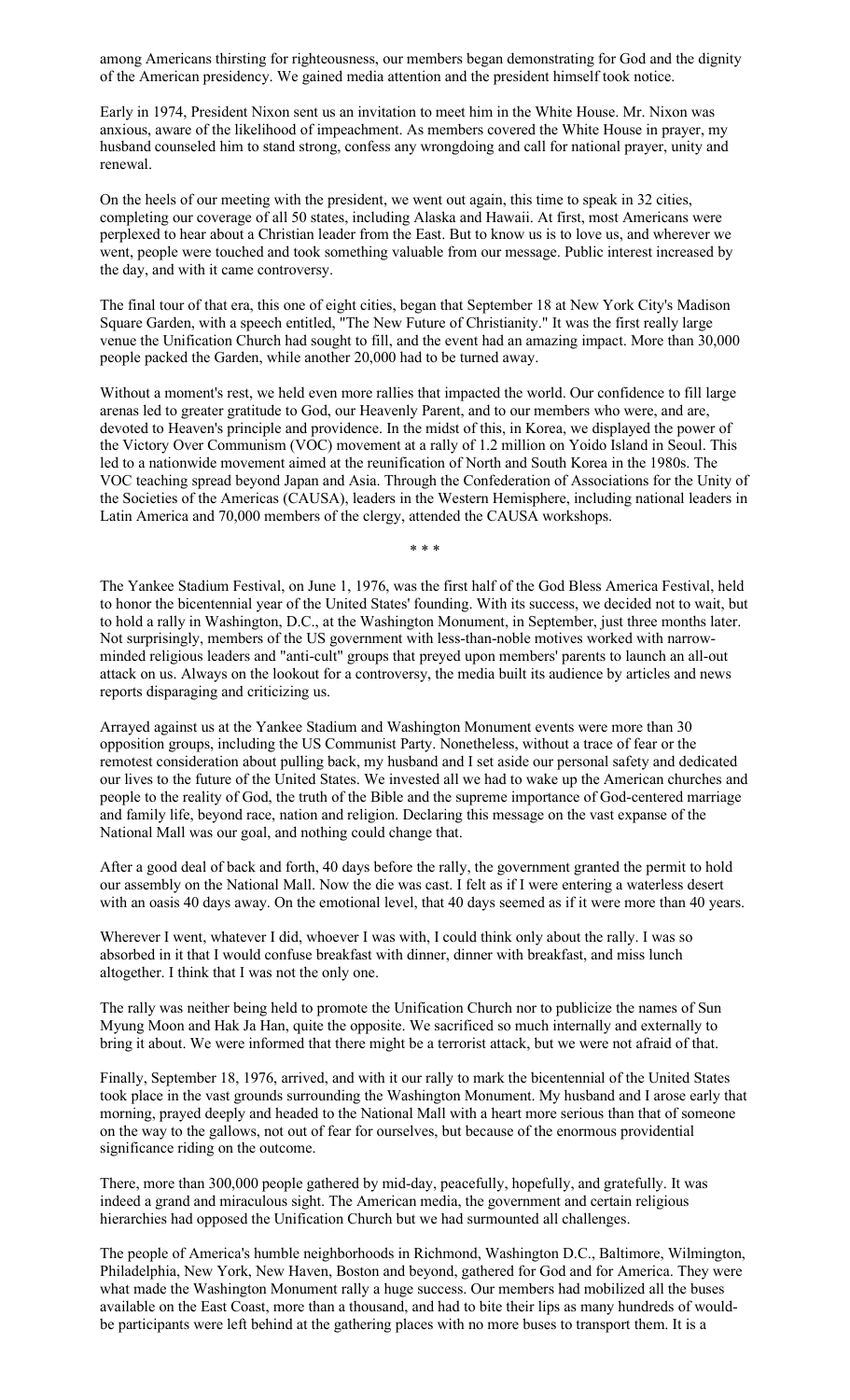testimony to the American people's love of God and country that True Parents triggered. We could feel it: God is alive in America.

\* \* \*

My husband and I had emigrated with our family to this unfamiliar land and we took on a challenging course. We concluded our first campaign with the success of the three rallies: Madison Square Garden in 1974 and the Yankee Stadium and Washington Monument rallies in 1976. Uttered with sincere devotion, our prayer was the light that ended the darkness. Its light was cast beyond the open-hearted people who attended our events, to illuminate all Americans and all people in our global village.

Understandably, the American people did not automatically welcome my husband and me warmly when we arrived "fresh off the boat" from a land in the far-distant East. They were unfamiliar with terms they were hearing for the first time, such as "Divine Principle" and "True Parents." There was only one reason that we were able to receive such a broad and deep response within four years of our arrival. It was not just that our message made sense. More than that, it was that our message re-awakened the religious vision upon which the United States of America was conceived. That is what triggered the significant response. Our prayers and sincere devotion, and our message about the importance of the family, summoning young people to recover their sense of morality and to strive for the perfection of true love in the community - this is what moved the hearts of the American people, for it is the founding vision of that nation.

Many young people came to realize that the Principle is the truth and joined our family movement. For these brothers and sisters, the Principle became the core axis of life. They shared the Principle with everyone from fellow youth carrying backpacks on the West Coast to the elite leaders in the universities and the government. They gained the support of people of all races, occupations, ages and educational backgrounds. My husband and I toured the United States to encourage and inspire not just the public, but our members. We called them to establish schools, create newspapers, get their doctorates, link cultures through programs such as the Little Angels, dance troupes and rock bands, raise funds going shop to shop and door to door, create home churches, fish businesses and restaurants, and organize volunteer service projects. On every path we trod, the blood, sweat and tears of our frontline missionaries, domestic and international, continued to flow. I was constantly in prayer.

At Belvedere, in the summer of 2016, the celebration of the 40th anniversary of the Yankee Stadium Rally brought to mind this entire history. Returning from those memories, I viewed the hundreds of happy interracial families gathered on the lawn at Belvedere. As I rose to the podium, I set aside the emotions attached to that day of celebration and considered the future. Standing and speaking with a heart of grateful love, I let our members know that there is still much work to do. We cannot allow ourselves to be satisfied with those victories from decades ago. At the end of the day, I lingered at Belvedere. A summer rain fell upon the lawn, and once again, deep in my heart, I felt the call to focus my mind and continue on the path toward a world of hope and happiness as the Mother of peace.

## **A song of victory rang out from Danbury**

My husband and I were well aware of the many who opposed us. The charge of "brainwashing" was a recurring accusation. Such scurrilous criticism always followed my husband and me. But such is the story of God's history, and we understood why. The movement against us in the United States reached its crescendo in the late 1970s. The Washington Monument Rally was the tipping point for those who hoped our movement would fail, and critics and fear-mongers now envisioned the Unification Principle spreading like wildfire throughout America. Donald Fraser, a congressman from Minnesota, took the lead on Capitol Hill, opening a hearing in the House Foreign Affairs Committee. We would be accused of involvement in a political scandal nicknamed "Koreagate" in the press. It had nothing to do with us, except that we were from Korea, but it was gaining publicity for members of Congress.

After Congressman Fraser chaired the hearing that investigated, without result, our movement in March and April of 1978, he failed in his campaign to win a seat in the US Senate. In 1980, however, he became mayor of Minneapolis, and he later signed a proclamation welcoming my husband and me to that fair city.

With a congressional committee coming up empty-handed, those who wanted to convict my husband of something, anything, asked the Internal Revenue Service to investigate us. Beginning in the late 1970s, our church was subjected to a full IRS audit. We opened our books, confident that we had done nothing wrong. For two years, we even provided a private office for an IRS team in our Manhattan headquarters building. "I have lived a life of sacrifice and service for America and the world," Father Moon declared publicly, "I have nothing to be ashamed of. This case is the result of racism and religious prejudice."

Although Father Moon had done nothing wrong, on October 15, 1981, the US district attorney in the Southern District of New York, on the third attempt with a grand jury, finally succeeded in lodging charges of tax evasion against him. Our lawyer knew that the newspapers and television stations' persistent attacks on our movement rendered it impossible to convene an unbiased jury of New York City citizens. Also, it would be hard to seat a jury that could understand the complexities of such a tax case. Father Moon therefore requested a bench trial, but the court did not accept this motion. In pleading their case, the government lawyers confused everyone in the courtroom, no one more than the members of the jury.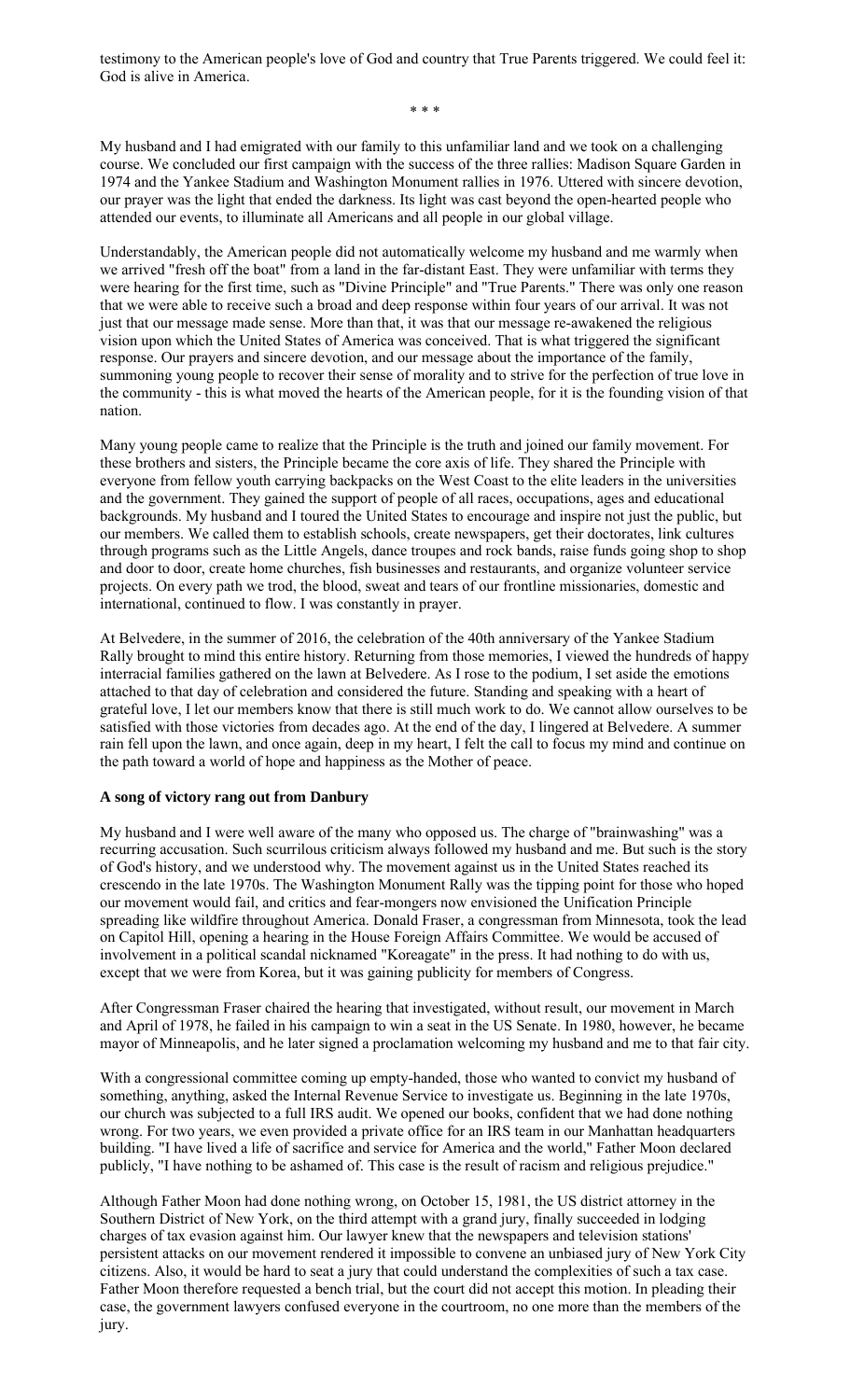On May 18, 1982, the jury handed down their verdict. My husband was found guilty of owing a total of \$7,300 in taxes accrued over a three-year period, nearly 10 years prior. It is routine for people who underpay their taxes by far greater amounts to simply pay a fine. But for Father Moon, an evangelist from Korea? The judge pounded his gavel and pronounced his decision: "I sentence you to 18 months in prison and a \$25,000 fine." Upon this announcement, my husband immediately stood up, smiled, and walked across the courtroom, with his hand outstretched, to shake the hand of the government's lead prosecutor. The lawyer was startled. He turned his back on my husband, stuffed his papers in his briefcase and walked out of the courtroom.

\* \* \*

American churches were paying close attention to our case. Holding church funds under the name of the pastor was common practice for them, and this became the basis of the accusation against my husband. The government was prosecuting someone for what was a general church practice, and if they could send my husband to jail for that, they could send anyone to jail. When Father Moon was pronounced guilty, they rose up. With one voice, the National Council of Churches, United Presbyterian Church in the USA, the American Baptist Churches in the USA, the African Methodist Episcopal Church, the Unitarian Universalist Association, the Southern Christian Leadership Conference, the National Conference of Black Mayors, The Church of Jesus Christ of Latter Day Saints, The Catholic League for Religious and Civil Rights, the National Association of Evangelicals, and many others called the decision "an obvious oppression of religion." With them in our ranks, we founded the Coalition for Religious Freedom and Minority Alliance International, which organized rallies throughout the country to protest the verdict. Conscientious people of all denominations and political views recognized oppression when they saw it, and demonstrated on behalf of liberty.

On the foundation of this bipartisan support, we submitted an appeal to the United States Supreme Court. To our great disappointment, in May 1984, the Supreme Court washed its hands of it, thereby affirming the sentence. My husband's response? "It is the will of God." He was not concerned about going to prison. He had already turned the court's decision into the next step of God's plan to awaken America from spiritual death. He was incarcerated on July 20, 1984, at the Federal Correctional Institution in Danbury, Connecticut.

This whole affair was not about taxes. It was about the world's most powerful nation failing to investigate and understand the nature of our movement and the authentic reasons for our growth and influence. It was a misuse of governmental and media power induced by fear and ignorance. But God always works in mysterious ways. The Christian community united with us as it never had before. Major clerics were outraged that what could be characterized as an administrative mistake, if that, could be punished by 18 months in prison. Thousands of clergy throughout the United States protested. Hundreds spent a week in Washington, D.C., in the Common Suffering Fellowship. They studied the Principle and America's tradition of religious freedom, visited their congressional representatives, demonstrated outside the White House and proclaimed that when the government threw Father Moon in prison, it had thrown them in there as well.

Besides supporting this domestic ecumenical activism, Unification Church members around the world prayed unceasingly. Having no experience of the earliest years in Korea, they could not digest the reality that the Lord would be in prison. My husband and I comforted them. "From now, a new world will begin," Father Moon counseled our members, our family and me. "Now, not only America, but all humanity will be with us, and the drumbeat of hope will sound throughout the world."

\* \* \*

July 20, 1984 is a day I wish I could erase from history. On that day, my husband left our home and was incarcerated in Danbury prison. As we departed at 10:00 that evening, he gave words of hope and encouragement to our members who had gathered at Belvedere. With several members, we drove to the prison. I was resolved not to reveal my emotions. Father Moon had asked the members to dispel their anger and sadness. "Do not cry for me," he told them, "Pray for America."

A feeling of deep darkness descended as we watched Father Moon enter the prison. We stood for a long time at the entrance, as if my husband might just turn around and come back out. With a sigh, I consoled everyone and we turned and walked away. My husband was embarking upon an unfair prison term in a foreign land, and I knew that I had to forgive the people who had put him there. It was our opportunity to practice our movement's most fundamental ethic, "Love your enemies, and live for their sake."

Sacrificing oneself, even in the face of death, and going even further to forgive and love those who accuse and deceive, is what we came to call "the Danbury spirit." The Danbury spirit is to give and give even after everything has been taken away, to forgive those involved, then to persevere, knowing something greater is bound to occur in accord with the heavenly will.

The road was dark on our nighttime journey home. My experiences during the more than 10 years of living in the United States had been more numerous than the pebbles along a riverbank. There were the speaking tours in which we had traversed the continent; there were the path-breaking conferences that reshaped the world of scientists, professors, theologians and clergy; there was the youth with boundless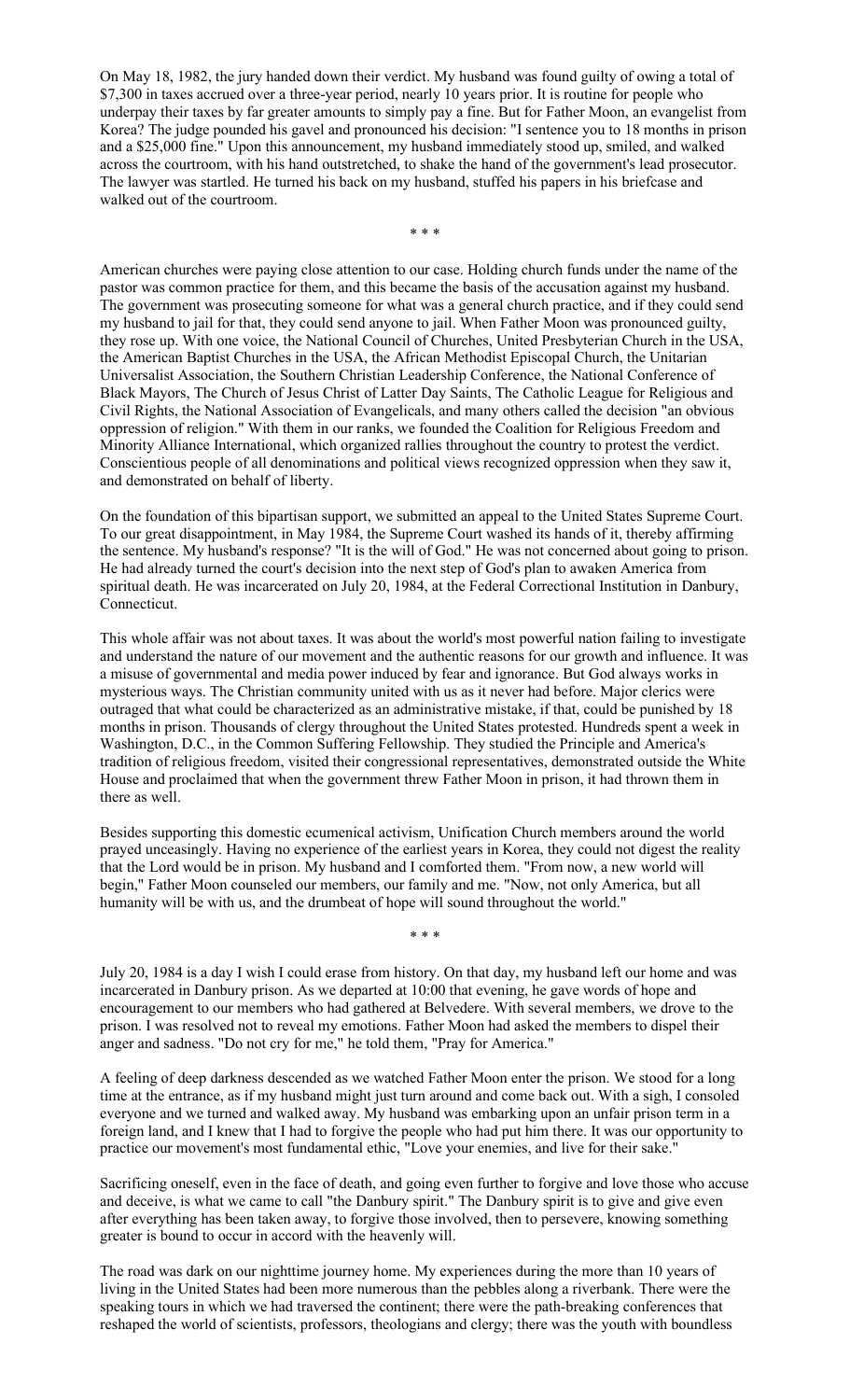energy welcoming new life in God's love. That road had been strenuous but incredibly rewarding and, in that light, my husband's imprisonment was a painful pill to swallow, a heavy cross to bear.

As a wife, I also was dealing with personal pain. My husband was nearing 65 years of age, and facing prison life by himself in the United States, barely knowing the English language, would not be easy. It had not been so long since I had given birth to our fourteenth child. I had been with my husband every time he appeared in a courtroom, before a congressional panel, or speaking to our members. And now this. It was very hard on my mind and body. Amid all this, I had to fill the leadership vacuum created by his absence.

My husband knew my thoughts and focused himself, and me, and our movement, on the way forward. The first thing the next morning, there he was, on the phone. "Share these words with the members," he told me, "Ignite the signal fire for Christianity according to the call of God."

I shared his words with our leaders and members. Energized by my husband, I knew what we had to do. "Now God has given us our next opportunity," I told them. "We must achieve what we are called to do, on the foundation of all we have accomplished so far. Through constructive activity and sincere spiritual conditions, God's heart will be moved. Our sincere devotion will bring Satan to surrender. Now is the time. History will record this as the welcoming of a new age."

\* \* \*

There is a saying that "when it rains, it pours," and indeed, on my path forward, almost before I could catch my breath, I ran headlong into another unexpected misfortune. A core leader of our movement, who had pioneered the Principle in America and who had actively defended my husband and me in the United States, suddenly went missing. We soon learned that Dr. Bo Hi Pak had been kidnapped and was locked up in a cellar somewhere in New York City. His captors declared themselves ready to kill him.

We had been exposing communist subversion through The News World and The Washington Times and demolishing Marxist ideological claims before tens of thousands of American clergy through CAUSA. Communists were enraged that the religious freedom of the United States had allowed our movement such influence. Lacking the police apparatus they would have had in North Korea, one leftist cell's ability to act against us was limited. But now, considering us vulnerable with the absence of Father Moon, they resorted to violent criminality and kidnapped Dr. Pak.

With my husband in prison, I had to solve the problem. The first thing I did was earnestly pray that the saintly man who had been abducted would hear my voice. Then I phoned United States Senator Orrin Hatch. Senator Hatch was a warm-hearted and fair-minded man who had spoken out on our behalf during the congressional hearings.

"This abduction is not based on personal resentment, nor is it for money," I informed him. "It is an attack on a man who is unmasking their wickedness through the media and through education." Senator Hatch responded that he would ask the FBI to investigate immediately. Lawyers and my trusted advisors told me that the FBI opening an investigation would increase the likelihood of violence on the part of the kidnappers and that it would be better to negotiate. I could not agree and I continued my desperate prayer.

As Dr. Pak shared with us later, his circumstances soon worsened. The kidnappers beat him severely and applied electric shocks. He lost consciousness and fell onto a cold basement floor. At that time, he heard a voice: "There is not much time, but they will not harm you further today. You will preserve your life if you escape within 12 hours. You can do it; use whatever means are available."

Dr. Pak heard my prayers in a dream. He regained consciousness and determined to escape. Using wisdom, Dr. Pak got his kidnappers to relax the conditions of his captivity and managed to escape. The next day, he returned home. I met him soon after that, and he gave me a full account of what had happened. "The voice of True Mother, which I heard in the darkness, sounded like the voice and revelation of God. Your words awakened me suddenly and gave me the wisdom and power to outwit my captors."

\* \* \*

As such events unfolded, a very difficult time turned into a time in which I was full of vigor. My desire to impart merciful love only deepened. Each day was rich with emotions, including cherished moments in which my husband shared with me his affection. At the start of each day, after he finished praying at 5:00 a.m., he would call me from a prison pay phone, and greet me with "My beloved Mother!"

I was permitted to visit him at the prison every other day. I would be driven there in a convertible, and when weather permitted, I would put the top down as we ascended the final hill on the prison grounds. Rain or shine, my husband always came out and waited for our arrival. With a longing heart, I would smile brightly and wave from the car. Sometimes he would look totally worn out, having just finished mopping a floor or washing dishes. What wife would feel comfortable seeing her husband like that? But I would suppress my sorrow and hug him with a bright smile. I often brought our two-year-old daughter, Jeong-jin, for he would be so happy to receive and embrace her.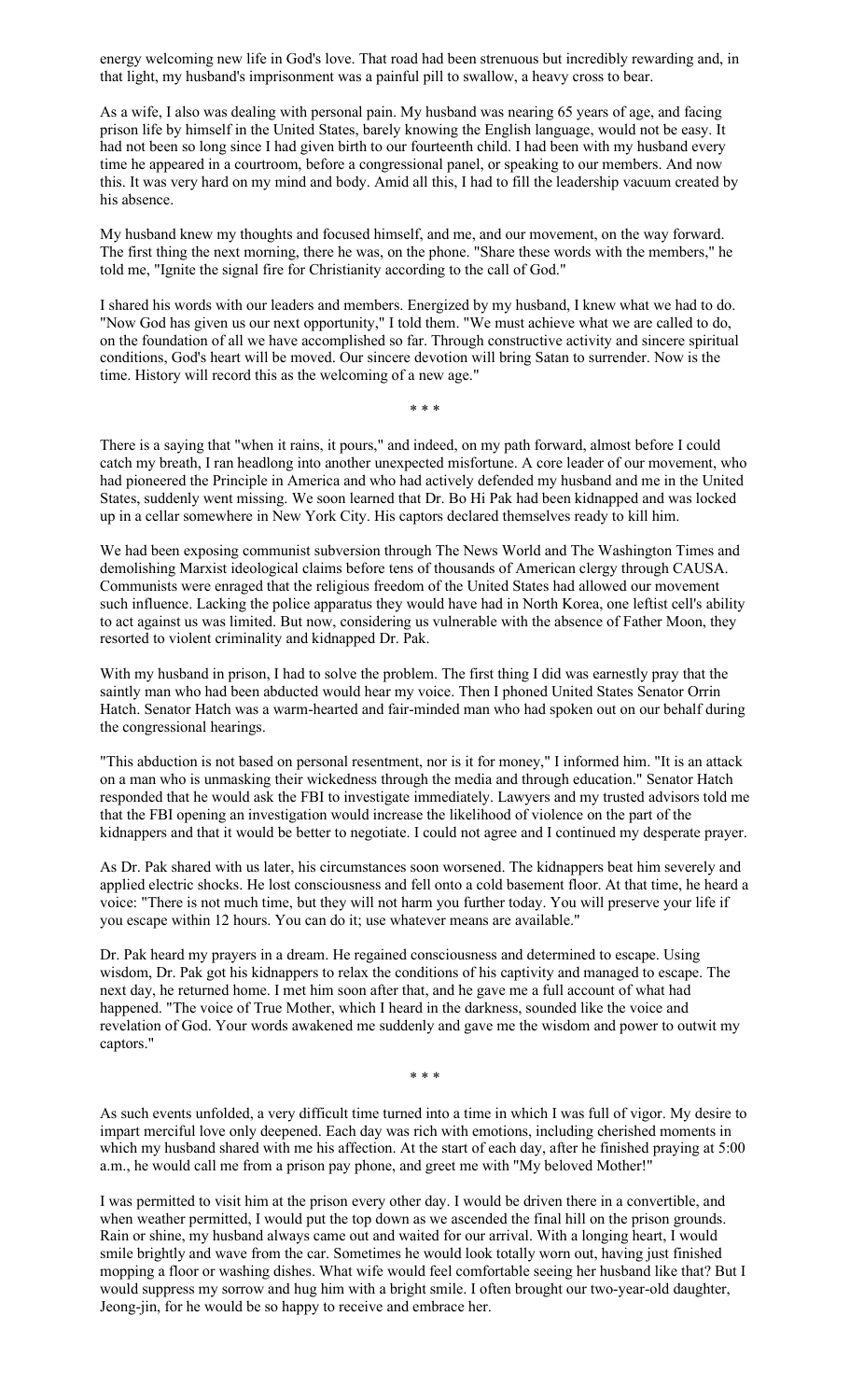When our brief meetings ended, my husband would send us off. As we drove back down the hill, worried tears would start to fall from my eyes. Wishing not to turn my face toward him and expose my weeping, I would just keep my face forward while waving good-bye. I knew that my husband would remain in place, his eyes fixed upon me, a prayer in his heart, waving silently until we were out of sight.

For the 13 months of Father Moon's imprisonment, I was coping with feelings of sorrow and injustice, but my responsibility to lead our church and the providence came first. I felt responsible for inspiring our members around the world while maintaining a firm axis with my husband, around which they would revolve, unwavering in their life of faith. With God's intervention, we actually enjoyed a sense of stability. When my husband was imprisoned, media professionals around the world gossiped and cynically predicted that the Unification Church would disappear. Some members of the media seemed to be anxiously waiting for that to happen, hoping to proclaim happily, "We told you so! The Unification Church is an empty shell cracking like an egg with nothing inside; its so-called believers are heading for the hills."

That did not happen. Quite the opposite: the number of our members and allies only increased. People understood that the US government had sent Father Moon to serve an unjust prison sentence for the crime of dedicating his life for the salvation of humanity. In their innermost hearts, all people cherish religious freedom.

\* \* \*

Despite Father Moon's incarceration, our global work for peace continued. The 13th International Conference on the Unity of the Sciences (ICUS) was scheduled to convene within a month of his imprisonment. For more than a decade, this annual meeting had brought scientists from around the world to discuss the unity of the sciences centered on absolute values. Staff and the attendees needed to know whether the conference would be held. Critics of the conference scoffed, saying, "It's all about Rev. Moon. Without him, they won't do it." Ignoring this, I simply said, "We will certainly hold the conference," and the preparations continued.

On September 2, 1984, our International Cultural Foundation conducted the 13th ICUS in Washington, DC. More than 250 scientists attended from 42 countries. I met and greeted them one by one, and took the podium to read the Founder's Address with confident resolution. Even though its founder was absent, the conference was a success. Scientists expressed gratitude and the staff members were happy. Everyone could see that this movement is of God and does not depend upon one individual.

The progress of our international conferences did not end there. In the summer of 1985, the Professors World Peace Academy (PWPA) was scheduled to convene a global congress in Europe. Once again, I heard about the worries of the planners and participants and I guided them as before, "We will hold it as planned."

Geneva, Switzerland was the conference venue. Dr. Morton Kaplan, a renowned political scientist at the University of Chicago, was the president of PWPA. He sought my husband's advice about the conference and met us at Danbury to receive it. Those days, my husband, even from prison, was acting on Heaven's guidance to halt the advance of communism at America's doorstep, in Nicaragua. His inspiration sparked the American president, Ronald Reagan, to take action. As this was unfolding, my husband and I saw that communism's global expansion camouflaged a serious crisis within its own borders and that its entire house of cards was soon to collapse. In 1970, Father Moon had prophesied that global communism would fall in the late 1980s, 70 years after its founding.

And so, to this University of Chicago political scientist, my husband announced our theme for the conference: "The Fall of the Soviet Union." Dr. Kaplan, looking at the global reality externally, objected. "Sociologists don't discuss something that has not happened." But Father Moon spoke with calmness and strength, "Communism will perish and the Soviet Union will collapse. You need to proclaim this fact at the gathering of scholars and professors from around the world." Dr. Kaplan again hesitated and asked: "How about if we say, 'the possible fall?' " Father Moon replied, "No. It's not just a possibility. Believe me and do as I say."

As he departed with me from the meeting, I could see that Dr. Kaplan's head was spinning. He was a world-renowned scholar, and he could not speak what he considered empty words, much less convene a conference based upon them. He said three times that he wanted to tone down the conference theme. I told Dr. Kaplan not to worry about anything and to follow my husband's advice. He still was looking for a way out. With winsome eyes, he came up with, "Wouldn't it be possible to use a word softer than 'fall'?" I didn't budge. My husband and I knew communism would collapse in the Soviet Union within a few years.

From August 13-17, 1985, the second Professors World Peace Academy international congress took place in Geneva with its title, "The Fall of the Soviet Empire: Prospects for Transition to a Post-Soviet World." Hundreds of university professors discussed the fall of communism from all angles. They heard Father Moon's prophecy that "Communism will collapse within a few years." They pricked up their ears, having never dreamed of such an idea. They were amazed that we had the conviction to go against conventional wisdom and political correctness. Their nerves were a bit on edge for another reason as well. They were aware that the Soviet Embassy stood directly across the street from the conference venue.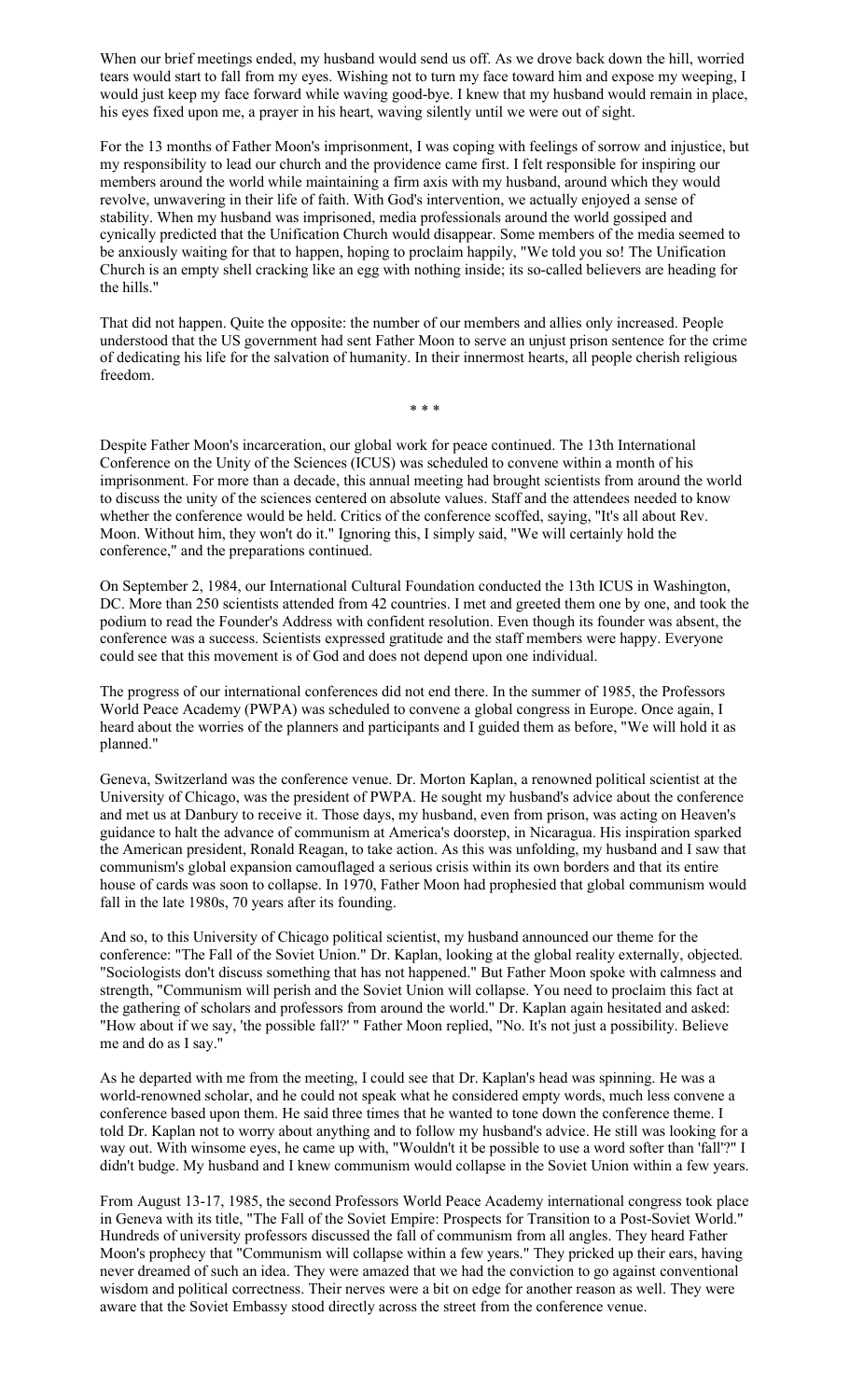Some renowned sociologists and professors criticized our proclamation, even quite harshly. But, as we had predicted, the Soviet Union was dissolved just six years later. Interestingly, when the Soviet Union actually dissolved, some of these same scholars explained it as if they had seen it coming, with very few noting that it was Father and Mother Moon who had first predicted what would happen and even convened a conference with that as the specific title. My husband and I just continued on, working for the sake of the future.

\* \* \*

Even during his undeserved prison sentence, my husband greatly impressed other inmates with his exemplary demeanor and diligence. At first, the prisoners mocked him for being the founder of a strange new religion from the East and tried to pick quarrels with him. He handled it all with forbearance, warmth and dignity. As he had told me, he was looking forward to seeing whom God had prepared for him to meet there. Prisoners naturally are struggling with anger, resentment and selfishness, and he committed to make Danbury a place where love could flow.

Prisoners soon learned that Father Moon would spend his weekly stipend in the prison dispensary, and through the week, give everything away to lonely inmates. He held an early morning prayer service, and other prisoners gradually joined him. Some of the inmates came to consider my husband a true teacher; some called him the "saint of the prison." Guards and prison officials were also impressed. The New York Post published a cartoon at the time of Father Moon's release, August 20, 1985. It depicted all the prisoners bowing to Father Moon, and one prison official saying to another, "Get him out of here before he calls a mass wedding!" My husband and I chuckled over that.

As his wife and the mother of our children, my husband's imprisonment was my imprisonment. The Danbury course parallels Jesus' trial in front of the Roman Procurator, Pilate, and the punishment of his crucifixion. The forces that wanted Father Moon to disappear were always looking for an opportunity. The American FBI apprehended Red Army operatives in the United States who had been sent by the Soviet KGB and North Korea's Kim Il Sung to assassinate my husband. Among the prison inmates were men who harbored the same irrational hatred as those who had kidnapped Dr. Pak. My husband was living with such men, and no one could guarantee his safety. It was a modern version of Golgotha, as if he were on a cross with thieves to the left and right.

Despite such circumstances, we threw our lives into the salvation of America. As a result, although we were harassed, accused and imprisoned, my husband and I never gave up and we never will, whether on earth or in heaven. One with his bones and flesh, with his thoughts mine and my thoughts his, I give my entire mind and body to practice love for the sake of God's dream. I have walked this exhausting life course silently as the one called to bring the human family together as the Mother of peace, to heal our suffering planet as the Mother of the universe, and to bring joy to our Heavenly Parent as His only begotten Daughter.

My husband once called me a High Priest. He said that in God's dispensation until this era, men were the high priests, but we are entering the age of the wife, and women need to carry out the priestly ministry. It is women whom our Heavenly Parent is calling to serve as the mediators of forgiving, purifying and regenerating grace to all humanity.

## **I will not leave you as orphans**

As the Last Supper approached, Jesus comforted his disciples, saying, "I will not leave you as orphans; I will come to you." This passage condenses into a few words the path I have walked. Even though all human beings have parents, as we have wandered through history without knowing God or the true way of life, we have felt like orphans. I have striven throughout my life to lead humanity to the welcoming, forgiving, rebirthing love of God, who is our Heavenly Parent.

As recently as the 1990s, if a woman headlined an event or speaking tour in a rural area of Korea, people would look in askance and dismiss the whole idea. They could not comprehend the idea that a woman could address audiences of women and for women. At that time, women had no public voice. Society officially declared that men and women have equal value, but in practice, such a declaration was hardly worth the paper it was printed on. No one, man or woman, could as much as find a starting point for an intelligent discussion of the matter. I had long pondered if and when women would fulfill their role as perfected human beings, as fully co-creative and significant members of society, and especially as daughters of God. My husband and I had deep experiences in prayer during the Danbury imprisonment, and we together concluded that it was time for the liberation of all women, and for me to take a public role to teach and exemplify it. Thus arose a careful creation of the spiritual and physical foundations for what came to be called the Women's Federation for World Peace.

\* \* \*

My husband began teaching about my position as a true woman standing at God's left side with him on God's right side; about me being a true woman and co-founder of our movement; about me being a true woman serving, as he does, as an individual embodiment of True Parents; and about me being a true woman having the same authority, inheritance and rights as he. After our meetings with President Mikhail and Mrs. Raisa Gorbachev and with Chairman Kim Il Sung, about which I will share, we decided it was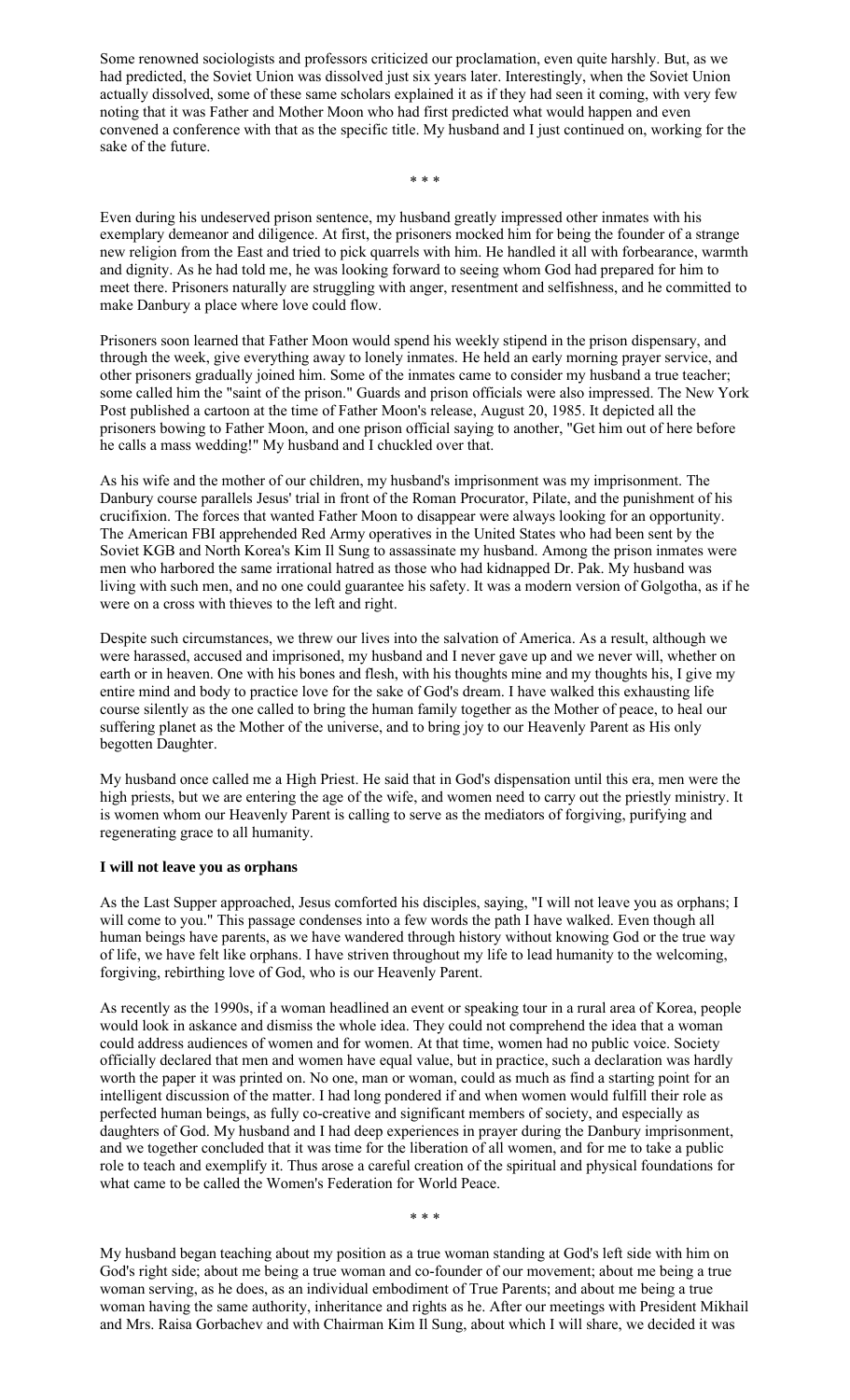time for the declaration of True Parents to the world. As his wife, I am my husband's first witness. And as my partner in the love of Heavenly Parent, he was the first to advocate that I reach the world with our message of peace.

My husband and I founded the Women's Federation for World Peace. After its inaugural rally at the Olympic Stadium in Seoul in April 1992, about which I will also speak below, I held a series of events to launch Women's Federation chapters in 40 Korean cities. I spoke on the theme, "Women Will Play a Leading Role in the Ideal World." We wondered what would be the turnout for these events and were gratified that every venue was filled to capacity. Although the speech focused on women, many men attended as well. I saw the era of women that my husband and I were advocating taking shape before my eyes.

When the Korean speaking tour was over, we planned a speaking schedule for me to launch the Women's Federation in Japan. "Japanese women need to hear these words, too," I told our logistics team.

"True," they replied, "But you speak Korean, and through the interpreter, the original meaning will not be fully conveyed."

"I agree," I said, with the follow-up: "Then I shall speak in Japanese." When my husband heard about this, even he wanted to talk it over. "It would be much easier to use an interpreter. The speech is long, and you don't know Japanese well. You have to leave soon. Are you confident that you can speak to them in Japanese?"

As soon as the words were out of his mouth, he knew my answer. I didn't need to say anything. I practiced the speech in Japanese for a few days, my motivation being that the Japanese people should not remain orphans. I was determined to explain to them, in their language, the reality that we all have been orphans, and that today, through True Parents, we can become children of our Heavenly Parent.

\* \* \*

On September 24, 1992, a crowd of 50,000 people gathered at the Tokyo Dome. It was my first time speaking publicly in Japanese, and this was a prominent venue in Japan's capital. The audience was aware of this. No one, Korean or Japanese, had high expectations for the outcome. The organizers, being prudent, prepared a young Japanese interpreter to stand just off-stage, in case I faltered. But when I came to the podium and began to speak, the audience was surprised. They cheered and stood up to applaud. For a few minutes they remained anxious, thinking, "Surely she'll make a mistake." But as I continued, and each sentence impressed God's word in their hearts, the audience looked relaxed and happy.

Over the next nine days, I gave that speech in seven cities without losing strength, and then for three more days, I delivered it to Koreans residing in Japan. I uplifted the hearts of all Japanese as well as Korean women.

"I need to speak in America," I then told my staff.

"Won't that be difficult?" they responded. "Please, let's take at least a full day's rest before flying." But my mind was already in the West. "Many people are waiting for me," I uttered without thinking, "I cannot rest."

I crossed the Pacific and stepped onto American soil. Speaking in the eight largest cities of the US, I announced that the era of women was near and what it means for men, women and God. On the first day, the people of Washington, DC, thanked me deeply. They had thought of me only as "the wife of Rev. Sun Myung Moon from Korea," but now their perception changed. I was now, "Hak Ja Han, who represents us, and represents the aspirations and value of all women." I planted in their hearts the seeds of female leadership that is necessary to complete the salvation of the world.

My inaugural speaking tour for the Women's Federation continued through Europe, Russia, Asia and Oceania. I will never forget what happened when I spoke in the Philippines. The day before the event, I flew from Los Angeles to Manila. On the plane, I took a short nap, during which I dreamed I was breastfeeding a baby. As I looked at the beautiful baby, I said to myself, "I'm not of an age to give birth anymore."

When I arrived in Manila, I discovered that it was a Catholic holy day, December 8, the Feast of the Immaculate Conception. A woman walking on the street in downtown Manila happened to see a poster advertising my speech. The poster had me in a yellow Korean dress. Suddenly, the thought, "This is the person who will fulfill Mother Mary's mission," came into her mind. Then and there, she decided to attend my event. She was deeply moved by my speech, during which she arose and loudly exclaimed, "The one who came to the Philippines on this holy day is truly our Mother Mary!" Cheers erupted throughout the convention center.

The final venue on that tour was China's Great Hall of the People in Tiananmen Square. It was an event both very difficult and very rewarding. We expected that, since China's open-door policy was in place, everything would go smoothly, but that was not the case. From the outset, the Communist Party and the military had refused to grant a permit. When we explained that it wasn't a political rally, they said, "We